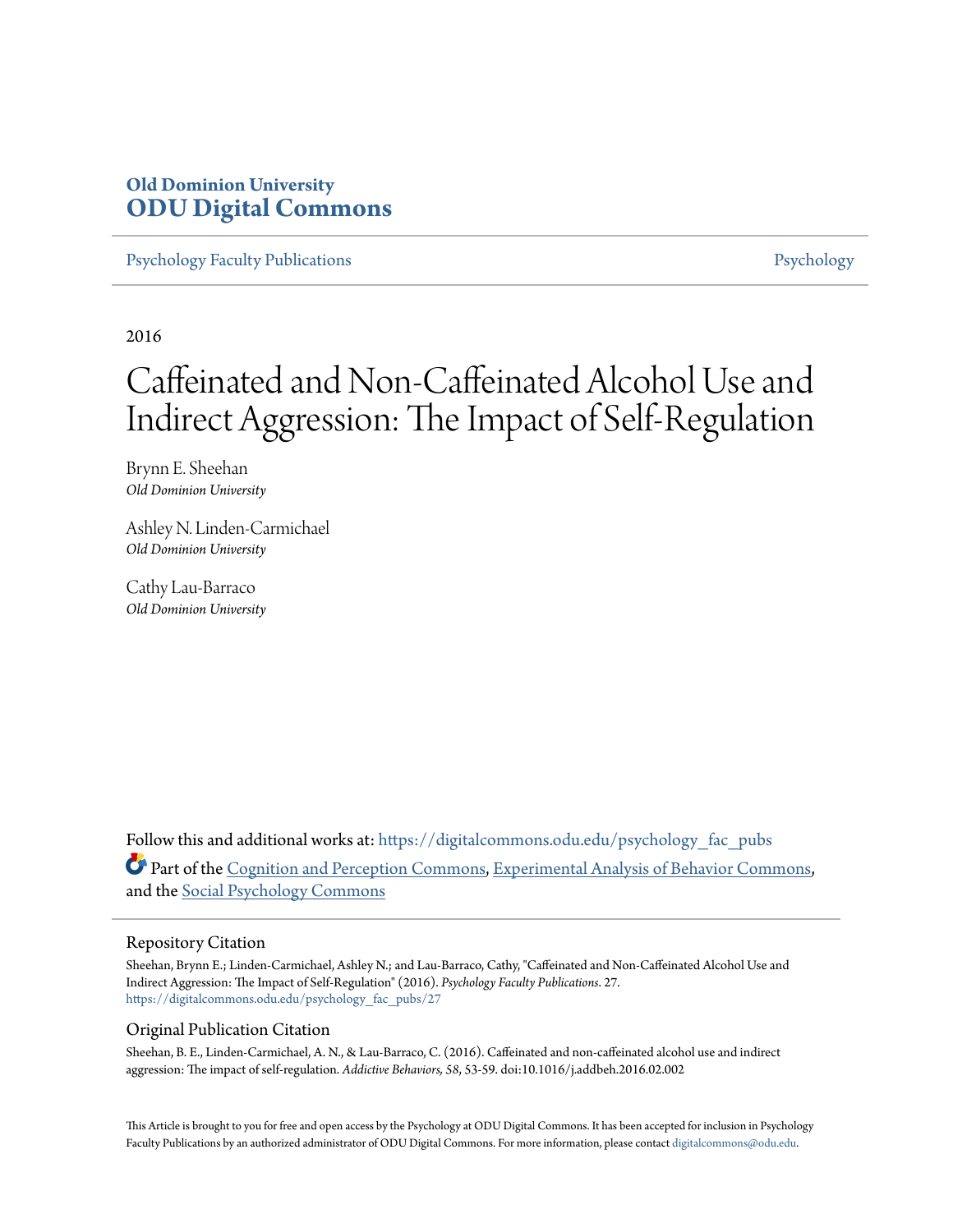

# **HHS Public Access**

Author manuscript Addict Behav. Author manuscript; available in PMC 2017 July 01. **HHS Public Access**<br>Author manuscript<br>Addict Behav. Author manuscript; available in PMC 2017 July 01.<br>Published in final edited form as:

Published in final edited form as:

Addict Behav. 2016 July ; 58: 53–59. doi:10.1016/j.addbeh.2016.02.002.

# **Caffeinated and Non-caffeinated Alcohol Use and Indirect Aggression: The Impact of Self-regulation**

Brynn E. Sheehan<sup>a,c</sup>, Ashley N. Linden-Carmichael<sup>a,d</sup>, and Cathy Lau-Barraco<sup>a,b,e</sup>

aOld Dominion University, Mills Godwin Building, Norfolk, VA 23529-0267, USA

<sup>b</sup>Virginia Consortium Program in Clinical Psychology, 700 Park Avenue/MCAR-410, Norfolk, VA 23504, USA

## **Abstract**

Research shows that heavier alcohol use is associated with physical aggression. Scant research has examined the way in which alcohol relates to other forms of aggression, such as indirect aggression (e.g., malicious humor, social exclusion). Given the possible negative consequences of indirect aggression and the limited evidence suggesting alcohol use can elicit indirectly aggressive responses, research is needed to further investigate the association between drinking behavior and indirect aggression. Additionally, specific alcoholic beverages, such as caffeinated alcoholic beverages (CABs; e.g., Red Bull and vodka), may potentiate aggression above the influence of typical use, thus warrant examination with regard to indirect aggression. One factor that may impact the strength of the alcohol-indirect aggression and CAB-indirect aggression relationships is one's level of self-regulation. Consequently, our study examined the relationships between (1) alcohol use and indirect aggression, (2) CAB use and indirect aggression, and (3) self-regulation as a moderator. Participants were 733 (67.6% female) undergraduate students who reported their CAB and alcohol use, self-regulation, and aggressive behaviors. Results revealed that heavier alcohol use was associated with more frequent indirect aggression after controlling for dispositional aggression. Heavier CAB use was related to more frequent indirect aggression after accounting for typical use and dispositional aggression. Self-regulation moderated these associations such that for those with lower self-regulation, greater alcohol and CAB consumption was associated with greater indirect aggression. Our findings suggest that heavier alcohol and CAB consumption may be risk factors for engaging in indirect aggression and this risk is impacted by one's regulatory control.

**Statement 3: Conflict of Interest**: All authors declare that they have no conflicts of interest for the current paper.

<sup>&</sup>lt;sup>e</sup>Corresponding Author: Cathy Lau-Barraco, Ph.D., Old Dominion University, 244D Mills, Godwin Building, Norfolk, VA, USA 23529-0267. Telephone: 757-683-4445. cbarraco@odu.edu. Fax: 757-683-5087.  $c<sub>bshee</sub>006@odu.edu$ 

dalind016@odu.edu

**Statement 2: Contributors**: All authors significantly contributed to and approved the final manuscript. Brynn E. Sheehan designed the study, conceptualized the research aims and hypotheses, conducted statistical analyses, and wrote the Introduction, Results, and Discussion sections. Ashley N. Linden-Carmichael helped design the study, further conceptualized the research aims and hypotheses, and wrote portions of the Introduction and Discussion, as well as the Method section. Cathy LauBarraco provided feedback on the conceptualization of aims and hypotheses and edited drafts of the paper.

**Publisher's Disclaimer:** This is a PDF file of an unedited manuscript that has been accepted for publication. As a service to our customers we are providing this early version of the manuscript. The manuscript will undergo copyediting, typesetting, and review of the resulting proof before it is published in its final citable form. Please note that during the production process errors may be discovered which could affect the content, and all legal disclaimers that apply to the journal pertain.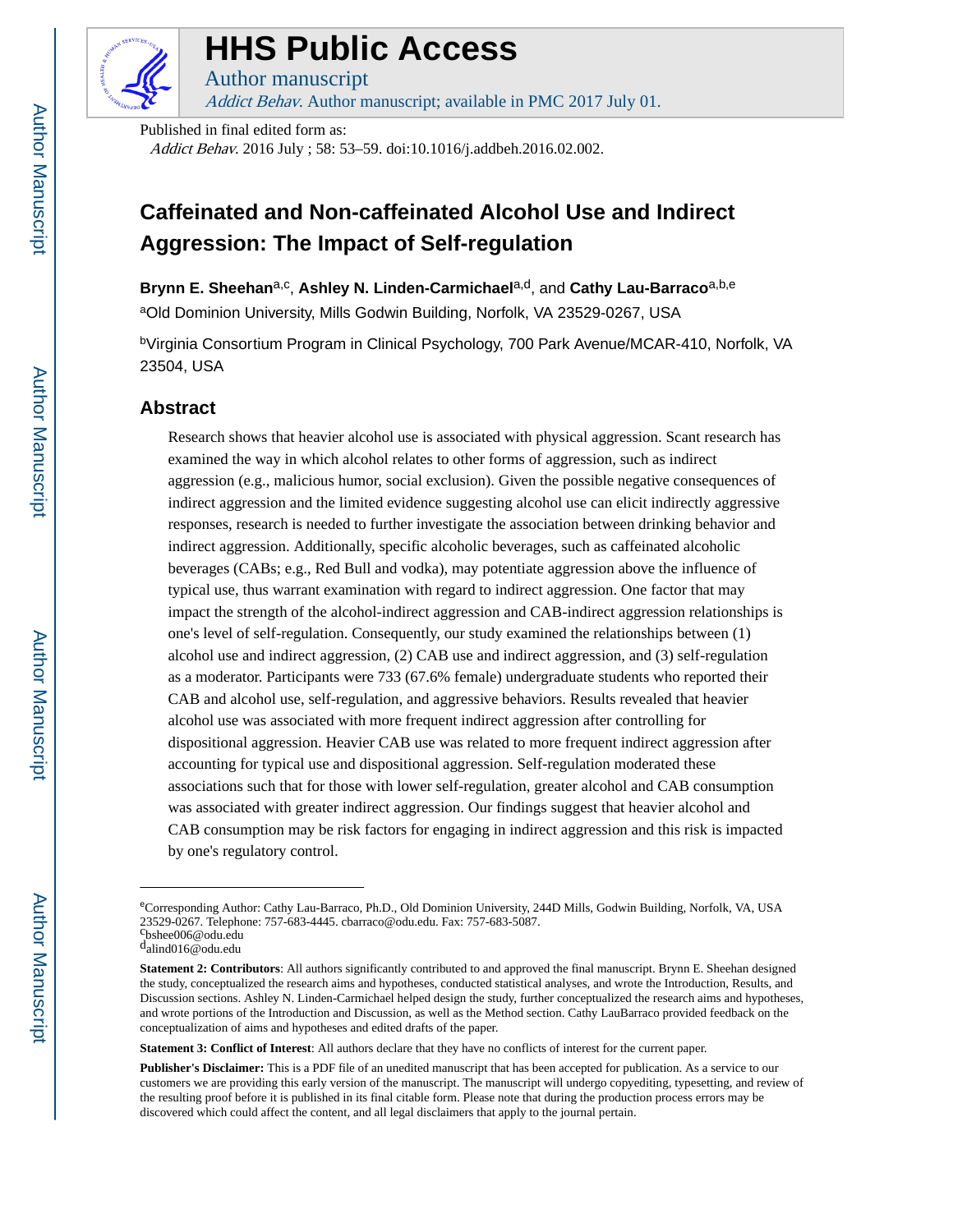#### **Keywords**

Alcohol; caffeinated alcohol; indirect aggression; self-regulation

#### **1. Introduction**

The relationship between alcohol and physical and verbal aggression, is well established (e.g., Eckhardt & Crane, 2008; Giancola, 2002; Giancola, Godlaski, & Parrott, 2005; Giancola, Godlaski, & Roth, 2012; Smucker Barnwell, Borders, & Earleywine, 2006). Limited research, however, has examined associations between drinking and indirect aggression. Indirect aggression refers to harm delivered to a victim via mediating persons or events (e.g., social exclusion, guilt induction, malicious humor; Archer & Coyne, 2005; Bjorkqvist, Osterman, & Kaukiainen, 1992) and focuses on exclusion and degradation of social standing. Given potential adverse effects of indirect aggression (e.g., depression, somatic complaints; Baldry, 2004), a more in-depth understanding of indirect aggression and its relationship with alcohol use is warranted. Also, there is a need for research examining the link between indirect aggression and caffeinated alcoholic beverages (CABs), as consumption of such beverages is linked with heightened levels of physical aggression (Jones, Barrie, & Berry, 2012; Woolsey, Waigandt, & Beck, 2010). Self-regulation theory (Baumeister, Gailliot, DeWall, & Oaten, 2006; DeWall, Baumeister, Stillman, & Gailliot, 2007) suggests that individuals who are less able to regulate their behavior are less capable of resisting urges such as behaving aggressively. Thus, it is possible that the association between alcohol (i.e., non-caffeinated alcohol beverages) and CAB use with indirect aggression may be dependent upon one's ability to control their thoughts, behaviors, and impulses. Consequently, the present study explored the relationships between alcohol and CABs and indirect aggression, as well as the potential moderating role of regulatory control.

#### **1.1 Indirect Aggression**

Indirect aggression has been shown to negatively impact the recipient's mental health, with victimization being related to greater levels of depression, anxiety, and suicidal ideation (Archer & Coyne, 2007; Miller & Vaillancourt, 2007). Among middle school students, indirect victimization, rather than direct victimization, was a stronger predictor of internalizing symptoms, including somatic complaints and depression (Baldry, 2004). Being a victim of indirect aggression also predicts greater likelihood of responding with aggression (Owens, Slee, & Shute, 2000; Twenge, Baumeister, Tice, & Stucke, 2001); thus promoting a pattern of aggressive reacting.

Although limited, experimental research suggests that engagement in indirect aggression is related to alcohol use and alcohol-related constructs (Friedman, McCarthy, Bartholow, & Hicks, 2007; Subra, Muller, Begue, Bushman, & Delmas, 2010). Specifically, research has demonstrated that exposure to alcohol-related words and images (e.g., beer, vodka) may elicit indirectly aggressive responses. For example, participants exposed to alcohol-related cues provided more negative ratings of an experimenter as opposed to participants exposed to non-alcohol-related cues (Friedman et al., 2007; Subra et al., 2010). Despite some experimental support, several questions remain regarding the relationship between indirect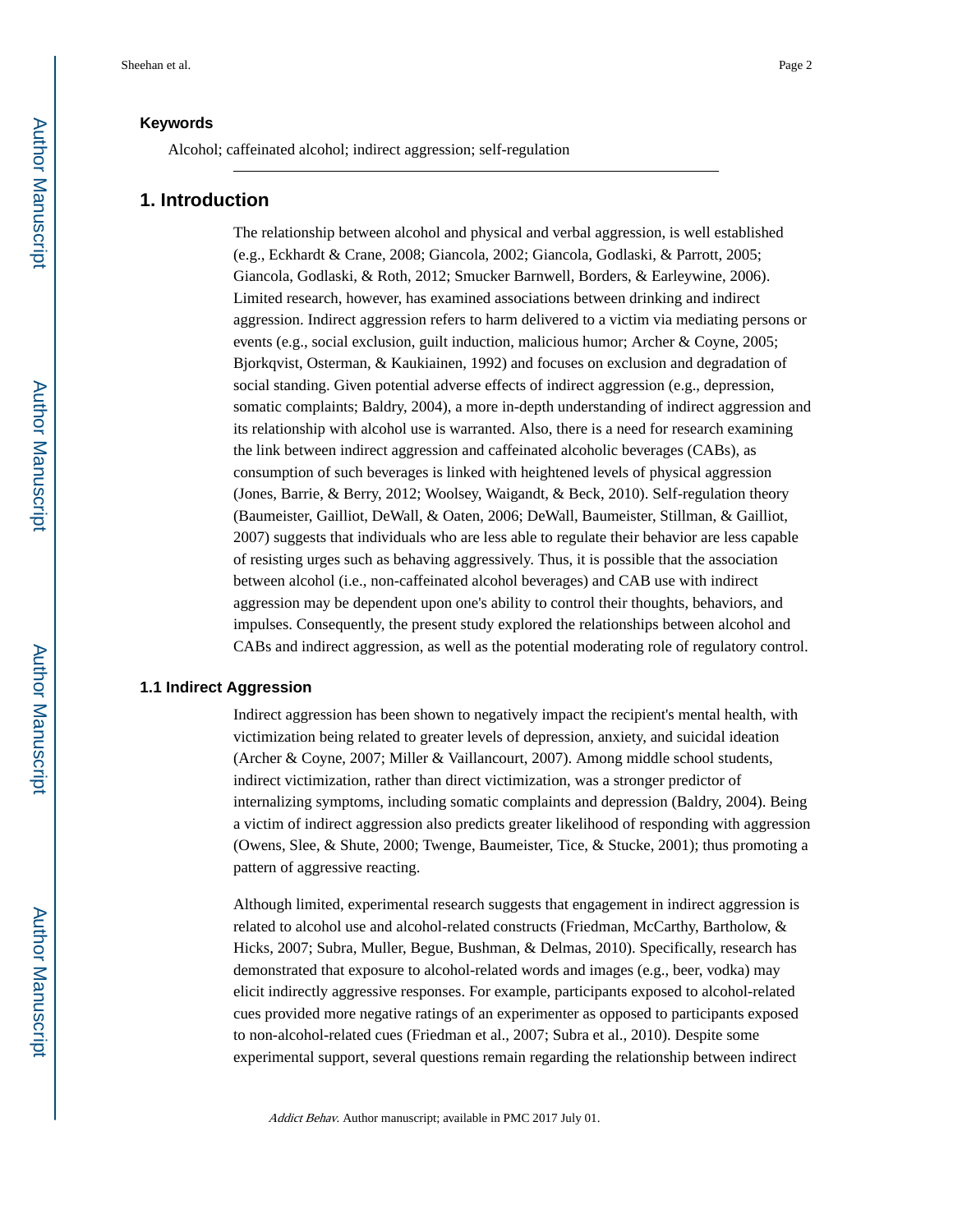aggression and alcohol use. Specifically, research has yet to investigate the way in which typical drinking behavior is associated with self-reported history of indirect aggression. Given the adverse effects of indirect aggression, particularly the potential for subsequent aggression (Owens et al., 2000; Twenge et al., 2001), such information would provide valuable insight regarding potential precursors of indirect aggression as well as whether the likelihood of indirect aggression increases as alcohol is consumed.

#### **1.2 Caffeinated Alcohol**

Caffeinated alcoholic beverages (CABs; e.g., Red Bull and vodka) are commonly consumed among college students, with 75% consuming CABs in their lifetime (Berger, Fendrich, & Fuhrmann, 2013) and 24% in the past month (O'Brien, McCoy, Rhodes, Wagoner, & Wolfson, 2008). Despite its popularity, CAB use is particularly associated with engagement in risky behaviors (see Linden & Lau-Barraco, 2014 for a review). Experimental research suggests that consumption of CABs subjectively reduced drinkers' feelings of intoxication without reducing cognitive and behavioral impairment (Ferreira, De Mello, Pompeia, & SouzaFormigoni, 2006; Marczinski & Fillmore, 2006). Consequently, CAB consumption is related to heavy episodic drinking, riding in a car with someone under the influence of alcohol, risky sexual behaviors (O'Brien et al., 2008), and stimulant drug use (Brache & Stockwell, 2011; Snipes & Bentosch, 2013). Overall, CAB use may reduce perceptions of intoxication, resulting in an increased likelihood of engaging in behaviors drinkers would not have engaged in otherwise.

CAB consumption may be uniquely related to engaging in aggressive behavior even after considering one's typical alcohol use. That is, although drinking alcohol can decrease inhibitions and lead to physical aggression (Giancola, 2002; Giancola et al., 2009; Smucker Barnwell et al., 2006), the caffeine properties of CABs may make someone become even more aggressive as they feel less intoxicated and more energized. Thus, because individuals may not be experiencing a sedative effect from alcohol (Marczinski & Fillmore, 2006), yet are still under the influence, they may be more responsive and quick to react aggressively. Moreover, CABs are commonly consumed in social environments such as bars and clubs (Peacock, Bruno, & Martin, 2012) that can elicit aggression (Rossow, 1996; Single & Wortley, 1993). Thus, the properties of CABs and the context in which CABs are frequently used may lower inhibitions, thereby increasing the likelihood of aggressive behavior. Indeed, limited extant research suggests that CAB use is associated with heightened levels of physical aggression. Woolsey et al. (2010) found that among young adults who typically drink CABs, individuals reported being more likely to act aggressively when drinking CABs as compared to occasions where they consumed only non-caffeinated alcohol. Similarly, a qualitative study found that CAB users reported aggressive behavior after drinking CABs (e.g., lashing out, becoming violent; Jones et al., 2012). Researchers also suggested that because some users may feel less inhibited when drinking CABs, they may attribute their aggressiveness to their CAB use, negating personal responsibility for uncharacteristically aggressive behavior (Jones et al., 2012).

In general, prior studies suggest CAB use may heighten one's risk of engaging in aggressive behaviors even more than consuming non-caffeinated alcohol. However, the extent to which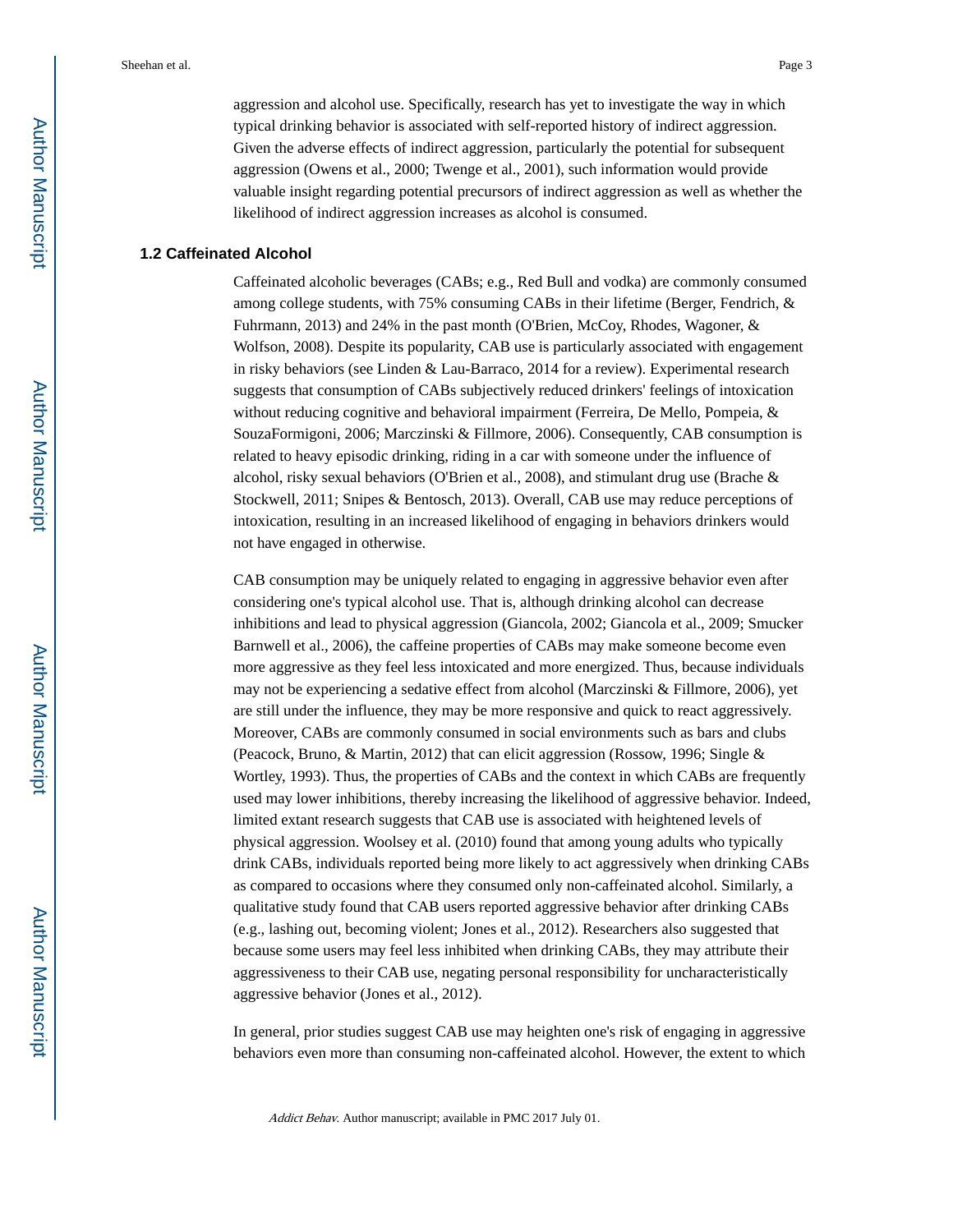CAB use may be related to indirectly aggressive behavior is unknown. Given the reported aggressive responses and reduced behavioral inhibitions associated with CAB use (Droste, Tonner, Zinkiewicz, Pennay, Lubman, & Miller, 2014; Jones et al., 2012; Woolsey et al., 2010), heavier use may increase the likelihood of indirectly aggressive behavior. Further, examinations of individual-level characteristics that may mitigate indirectly aggressive responses are needed.

#### **1.3 Self-regulation**

Self-regulation is an individual-level variable that may impact the aggression-inducing effects of alcohol. Self-regulation refers to one's attempts to exert control over thoughts, feelings, impulses, and behaviors (Baumeister et al., 2006), and its breakdown is believed to lead to impulsive behaviors (DeWall et al., 2007; Giancola et al., 2012; Quinn & Fromme, 2010). Lower levels of self-regulation are associated with adverse consequences including problematic alcohol use (Patock-Peckham, Cheong, Balhorn, & Nagoshi, 2001; Quinn & Fromme, 2010) and criminal behavior (Gottfredson & Hirschi, 1990).

The ability to regulate one's behavior has been identified as an influential factor of the relationship between alcohol consumption and various types of aggression (Giancola, 2004; Giancola et al., 2012; Sheehan & Lau-Barraco, 2013). Specifically, the ability to regulate behavioral and emotional impulses was found to moderate the relationship between acute alcohol consumption and physically aggressive responses (Giancola et al., 2012); suggesting that individuals with lower regulation are more likely to become aggressive after consuming alcohol than those with greater regulation. Consistent with the self-regulation literature, individuals who report behaving impulsively (e.g., acting without forethought) also report greater levels of indirect aggression (Warren, South Richardson, & McQuillin, 2011). Further, one cross-sectional study identified self-regulation as a moderator of indirect aggression and an alcohol-related construct (i.e., alcohol aggression expectancies; Sheehan & Lau-Barraco, 2013). Specifically, stronger endorsement of the belief that alcohol causes aggression predicted more frequent engagement in indirectly aggressive behavior but only among those who also reported lower regulatory skills. These studies highlight that regulatory control over one's behavior may be an important variable to consider when assessing indirect aggression.

Overall, prior studies suggest that individuals who have lower levels of self-regulation, and thus lack the ability to control their impulses, exhibit more frequent direct (Giancola, 2004; Giancola et al., 2012) and indirect aggression (Sheehan & Lau-Barraco, 2013) related to drinking. Therefore, higher self-regulation may serve as a protective factor, with individuals higher in this trait being less likely to engage in impulsive behaviors, including aggression. This regulation also may contribute to the relationship between CAB consumption and aggression. As experimental findings suggest CAB consumption leads to reduced behavioral control (Marczinski, Fillmore, Bardgett, & Howard, 2011), drinking CABs may increase the likelihood of engaging in impulsive behaviors, even more so than drinking alcohol alone. Thus, it is possible that these lower levels of self-regulation may limit the ability to deter aggressive responses, resulting in more frequent aggression.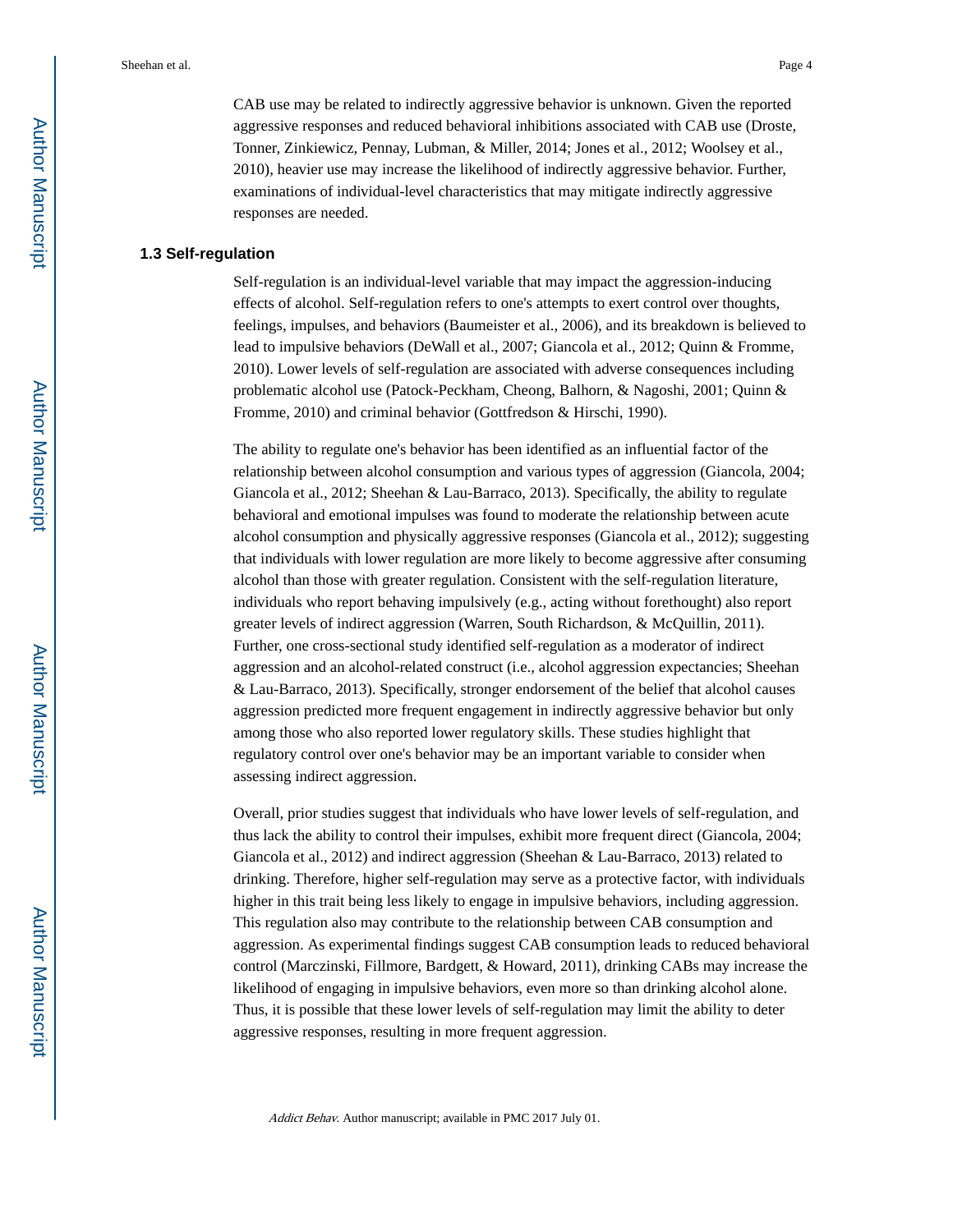#### **1.4 Study purpose**

The present study had three aims. First, we sought to examine the association between alcohol use and indirect aggression. We hypothesized that greater alcohol consumption would be associated with more frequent acts of indirect aggression. Second, we investigated the association between CAB use and indirect aggression. We hypothesized that greater CAB consumption would be associated with more frequent engagement in indirect aggression. Third, we examined self-regulation as a moderator in the relationship between (a) *alcohol use* and indirect aggression and (b) *CAB use* and indirect aggression. It was hypothesized that heavier alcohol and CAB use would be positively related to indirect aggression only among those lower in self-regulation. As individuals with greater dispositional aggression may be predisposed to behave aggressively (Eckhardt & Crane, 2008), we controlled for this variable in all analyses. We also controlled for typical alcohol use in analyses focusing on CAB use as to examine the unique effect of CAB use above other types of alcohol (i.e., aims 2 and 3b).

### **2. Material and methods**

#### **2.1 Participants**

Participants were 733 (67.6% female) undergraduate students who reported consuming at least one alcoholic drink in the previous month. Students were recruited from a research pool at a large-size public southeast university. Mean age of participants was  $20.21$  ( $SD =$ 3.56) years with ages ranging from 18 to 47 years old. Participants were 47.9% Caucasian, 37.9% African American, 5.5% Hispanic, 2.5% Asian, .8% Native Hawaiian or Pacific Islander, and 4.9% identified as "Other." Among all participants, the average number of noncaffeinated alcohol drinks consumed was  $11.05$  ( $SD = 9.98$ ) drinks per week. When considering only participants who do not consume non-caffeinated alcohol, the average number of non-caffeinated alcohol drinks per week was  $9.18$  ( $SD = 9.49$ ). Approximately half of the sample (56.3%) reported consuming at least one CAB per week. Among only participants who consumed CABs, the total number of alcohol drinks per week was 20.36 (i.e., 12.49 non-caffeinated alcohol drinks and 7.87 CABs).

#### **2.2 Procedure**

Students volunteered to participate in the current study via the university's online psychology research pool. Eligibility criteria included being (1) at least 18 years of age and (2) consuming at least one alcoholic drink in the previous month. Data collection was administered by trained research assistants in a computer lab on campus. Data were collected in groups of approximately 20 participants. After providing informed consent, participants completed computerized surveys that took approximately one hour to complete. Participants received research credit in exchange for participation. This study was approved by a human subjects research committee and APA ethical guidelines were followed (APA, 2010).

#### **2.3 Measures**

**2.3.1 Alcohol and CAB consumption—**The Daily Drinking Questionnaire (DDQ; Collins, Parks, & Marlatt, 1985) assessed alcohol and CAB use separately. Regarding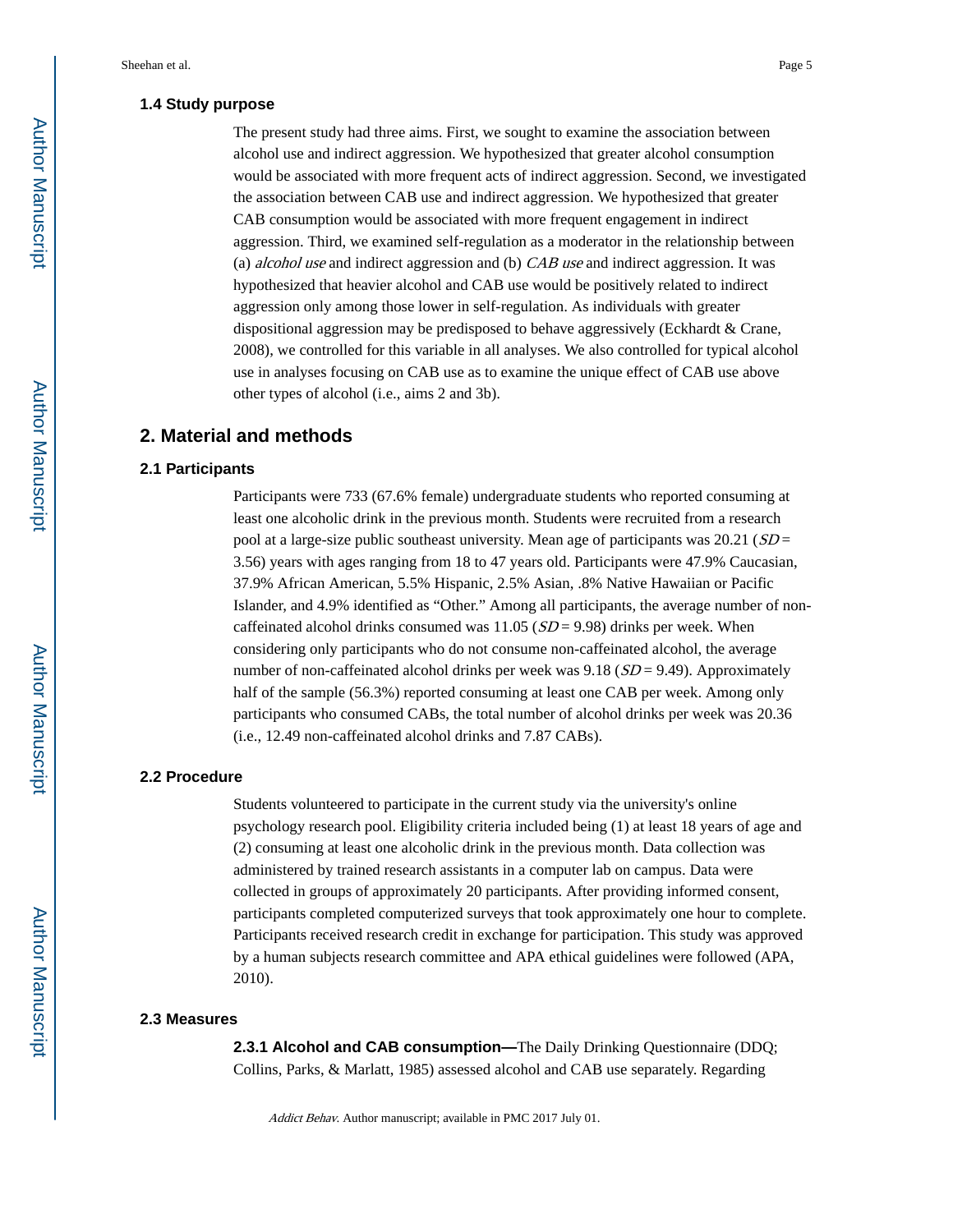alcohol consumption, participants reported the number of non-caffeinated alcoholic drinks typically consumed each day during a typical week over the previous three months. A separate, modified DDQ asked about typical CAB use (e.g., Red Bull and vodka, rum and Coke) during a typical week (e.g., Lau-Barraco & Linden, 2014; Lau-Barraco, Milletich, & Linden, 2014). The DDQ has adequate convergent validity with self-report measures of alcohol-related problems (Collins, Bradizza, & Vincent, 2007; Collins, Koutsky, & Izzo, 2000; Collins & Lapp, 1992). Current study responses were summed to create separate indices of total weekly alcohol quantity and total weekly CAB quantity.

**2.3.2 Alcohol-related indirect aggression—**The Indirect Aggression Scale-Aggressor (IAS-A; Forrest, Eatough, & Shevlin, 2005) was adapted to measure alcohol-related indirect aggression. This 25-item measure asks participants to report how often they engaged in particular indirectly aggressive behaviors in the previous 12 months (e.g., "Intentionally embarrassed them around others"), with answer options ranging from  $1=$  never to  $5=$ regularly. The current study adapted the IAS-A to measure self-reported indirect aggression as it related to drinking. Specifically, participants were asked to "Please read the below statements and mark down how often you engaged in each of the following behaviors after consuming alcohol." Answer options were summed to create a composite score with higher scores representing more frequent alcohol-related indirect aggression. The composite score of the original IAS has been found to have high internal reliability among college students (IA: α = .94; Grimaldi, Napper, & LaBrie, 2014). Current study total scores ranged from 24.59 to 94 ( $M = 37.23$ ,  $SD = 16.48$ ). Reliability was  $\alpha = .97$ .

**2.3.4 Self-regulation—**Self-regulation was measured using the Short Self-Regulation Questionnaire (SSRQ; Carey, Neal, & Collins, 2004). The SSRQ is a 31-item questionnaire that asks participants to report the degree to which they agree with statements about their regulatory state (e.g., "I set a goal for myself and keep track of my progress"). Responses range from  $1 = strongly disagree$  to  $5 = strongly agree$ . Answer options were averaged to create a composite score with higher scores indicating greater self-regulation. The SSRQ is highly correlated with the longer SRQ and has shown convergent validity with impaired control and impulsivity among college students (Neal & Carey, 2005). Current study total scores ranged from 1.77 to 5 ( $M = 3.71$ ,  $SD = .57$ ). Reliability was  $\alpha = .83$ .

**2.3.5 Dispositional aggression—**Dispositional aggression was measured using the Buss-Perry Aggression Questionnaire (BPAQ; Buss & Perry, 1992). The BPAQ is a 29-item questionnaire that asks participants to report the degree to which statements are characteristic of them (e.g., "When frustrated, I let my irritation show"). Responses range from  $1 =$  extremely unlike me to  $7 =$  extremely like me. Answer options were summed to create a composite score with higher scores indicating greater dispositional aggression. The BPAQ has been shown to have excellent psychometric properties in college student samples (Tremblay & Ewart, 2005) and is predictive of alcohol-related aggression (Giancola et al., 2005). Total scores ranged from 29 to 203 ( $M = 88.30$ ,  $SD = 31.34$ ). Reliability was  $\alpha = .93$ .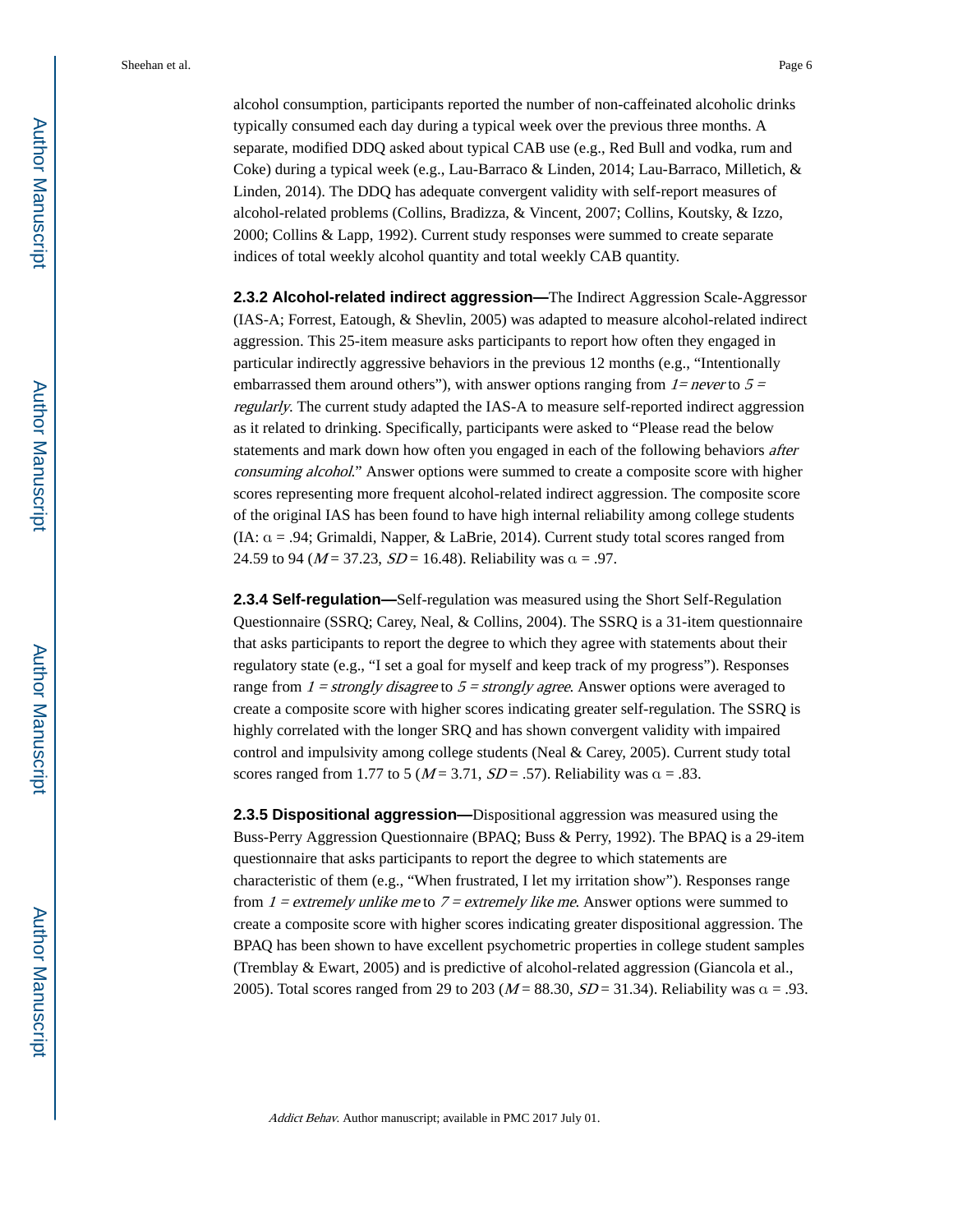### **3. Results**

Data were cleaned and statistical assumptions were addressed. Eight outliers on the DDQalcohol, four outliers on the DDQ-CAB, and four outliers on the IAQ were Winsorized to the next highest data point (Barnett & Lewis, 1994). Little's MCAR test revealed that missing data were missing completely at random,  $\chi^2$  (22089) = 5245.33,  $p = 1.00$ , and were handled via estimation maximization in SPSS. Dispositional aggression was included as a covariate in all analyses and in analyses regarding CAB use, typical alcohol use also was included as a covariate. All predictors (i.e., alcohol, CAB use) and moderators (i.e., selfregulation) were centered to reduce the effects of multicollinearity. See Table 1 for intercorrelations among variables.

#### **3.1 Regression analyses**

To examine aims 1 and 2, the associations of alcohol use on indirect aggression and CAB use on indirect aggression, hierarchical linear regression models were conducted. For the first analysis, dispositional aggression was entered into the model at Step 1, and alcohol use was entered at Step 2. Results revealed that greater alcohol consumption was associated with more frequent acts of indirect aggression after controlling for dispositional aggression (see Table 2). To examine the association of CABs and indirect aggression, dispositional aggression and typical alcohol use were entered at Step 1, and CAB use was entered at Step 2. Greater CAB use was found to be related to more frequent indirect aggression after controlling for dispositional aggression and typical alcohol use (see Table 2).

In order to examine the unique variance in indirect aggression accounted for by alcohol versus CAB use, two sets of hierarchical linear regressions were conducted. In the first analysis, dispositional aggression was entered into the model at Step 1, alcohol was entered at Step 2 and CAB use was entered at Step 3; and in the second analysis, dispositional aggression was entered into the model at Step 1, CAB use was entered at Step 2 and alcohol was entered at Step 3. Results showed that both alcohol,  $\beta = .13$ ,  $SE = 0.06$ ,  $p < .001$ , and CAB use,  $\beta = .09$ ,  $SE = 0.09$ ,  $p = .008$ , significantly predicted alcohol-related indirect aggression, while controlling for dispositional aggression. In examining their relative effect sizes, the first analysis showed that alcohol explained approximately 2.3% of the variance in indirect aggression and CAB use explained an additional 0.6%. Results of the second analysis showed that CAB use explained approximately 1.7% of the variance in alcoholrelated indirect aggression and alcohol use explained an additional 1.2%.

#### **3.2 Moderation analyses1**

Moderation analyses using linear regression (Baron & Kenny, 1986) tested the influence of self-regulation on the relationships between (a) *alcohol consumption* and indirect aggression and (b) CAB consumption and indirect aggression. Results revealed that self-regulation significantly moderated the association between alcohol consumption and indirect aggression (see Table 3). Simple slope analyses indicated that for those with lower self-

 $1$ To examine the potential influence of including participants exceeding typical college age (i.e.,  $>$ 25 years), a different moderation analysis was conducted that included only 18 to 25-year-olds. Findings were consistent regardless of the age restriction.

Addict Behav. Author manuscript; available in PMC 2017 July 01.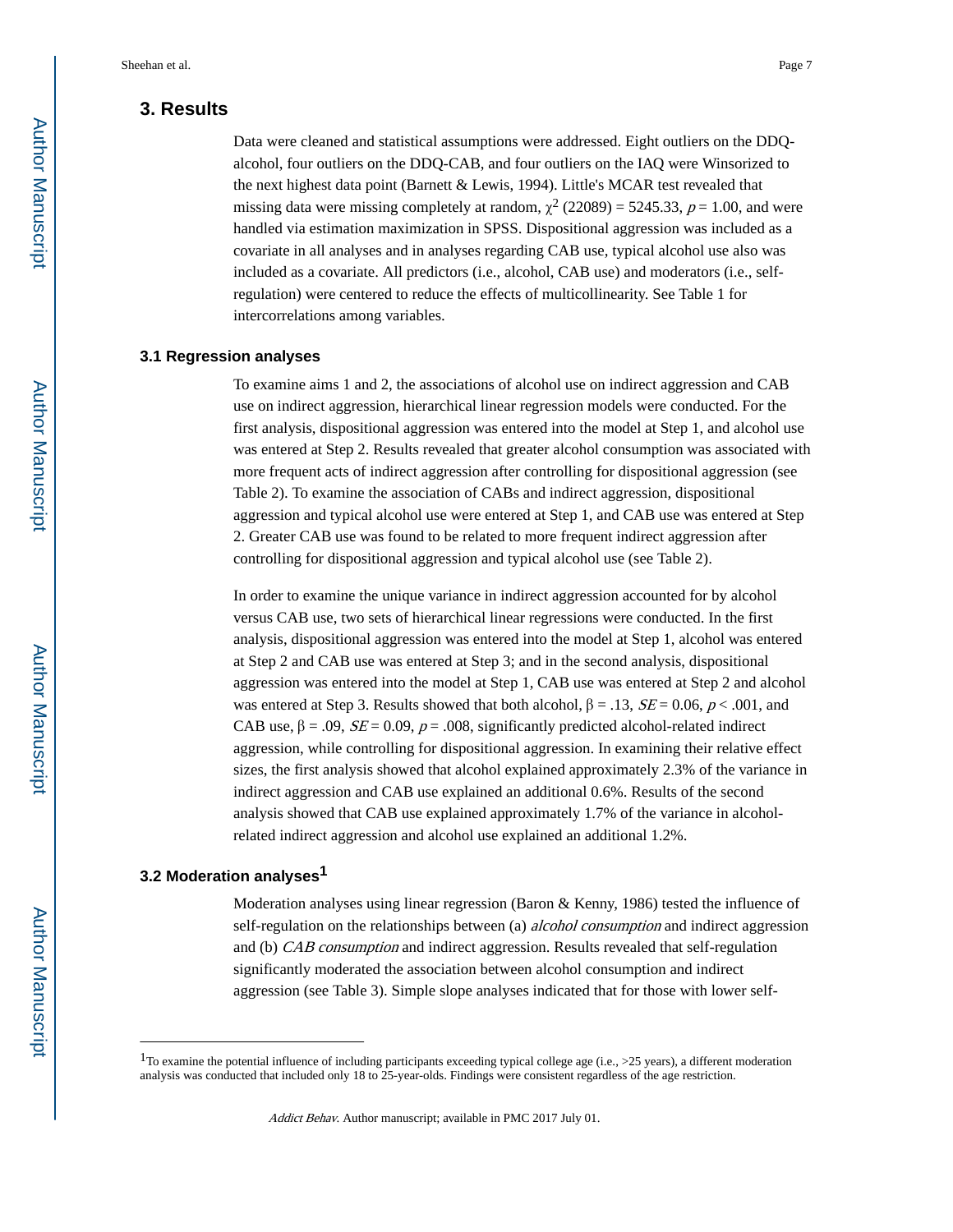regulation (i.e., one SD below the mean), greater alcohol use predicted more frequent indirect aggression,  $\beta = 0.36$ ,  $SE = 0.06$ ,  $p < 0.001$ . For those higher in self-regulation (i.e., one SD above the mean), alcohol use was unrelated to indirect aggression,  $\beta = .06$ ,  $SE = .08$ , p = .418 (see Figure 1). Additionally, self-regulation moderated the association between CAB use and indirect aggression (see Table 3). Simple slope analyses indicated that for those with lower self-regulation, heavier CAB use significantly predicted more frequent indirect aggression,  $β = .46$ ,  $SE = 0.11$ ,  $p < .001$ . For those higher in self-regulation, CAB use was unrelated to indirect aggression,  $β = -.19$ ,  $SE = 0.12$ ,  $p = .113$  (see Figure 2). Importantly, moderation remained significant when only including participants who reported consuming CABs,  $\beta = -.17$ ,  $SE = 0.18$ ,  $p < .001$ .

### **4. Discussion**

The current study sought to extend our understanding of the link between aggression and drinking behavior by investigating alcohol-related indirect aggression. First, we examined the relationship between alcohol consumption and indirect aggression while controlling for dispositional aggression. Second, we examined the association between CAB consumption and indirect aggression, beyond typical alcohol use and dispositional aggression. Finally, we investigated trait self-regulation as a moderator of the relationships between alcoholic and CABs and indirect aggression.

As hypothesized, findings showed that individuals who reported consuming more alcohol also reported engaging in more indirect aggression. Thus, even after controlling for dispositional aggression, there was a significant relationship between drinking and committing indirectly aggressive acts against others, albeit the effect is in the small range (semi-partial  $r^2 = .02$ ; Ferguson, 2009). Given the strength of the relationship between dispositional aggression and aggression (Eckhardt & Crane, 2008; Giancola, 2002; Smucker Barnwell et al., 2006), the fact that alcohol consumption is associated with indirect aggression after controlling for dispositional aggression is notable.

While research has identified alcohol as a precursor of physical and verbal aggression (Eckhardt & Crane, 2008; Giancola, 2002; Giancola et al., 2005; Giancola et al., 2012; Leonard, Collins, & Quigley, 2003), evidence linking alcohol consumption and indirect aggression is limited. Although only a small percentage of the variance in indirect aggression was explained by alcohol use, the observed relationship in our study extends prior research by highlighting that heavier alcohol use is associated with an increased likelihood of engaging in a covert form of aggressive behavior. Indirect aggression, which has shown to affect victims socially, resulting in social withdrawal, feelings of ostracism, reduced sense of belonging, and future social maladjustment (Archer & Coyne, 2005), may be particularly harmful during college (Freeman, Anderman, & Jensen, 2007; Hagerty, Williams, Coyne, & Early, 1996; Hausmann, Schofield, & Woods, 2007). Additionally, as noted, indirect victimization could increase the likelihood of aggressive retaliation (Owens et al., 2000; Twenge et al., 2001). Thus, in settings where aggressors and victims may continue to consume alcohol, including a party or bar environment, the victim could become angered and respond with aggression, potentially escalating the likelihood of violence.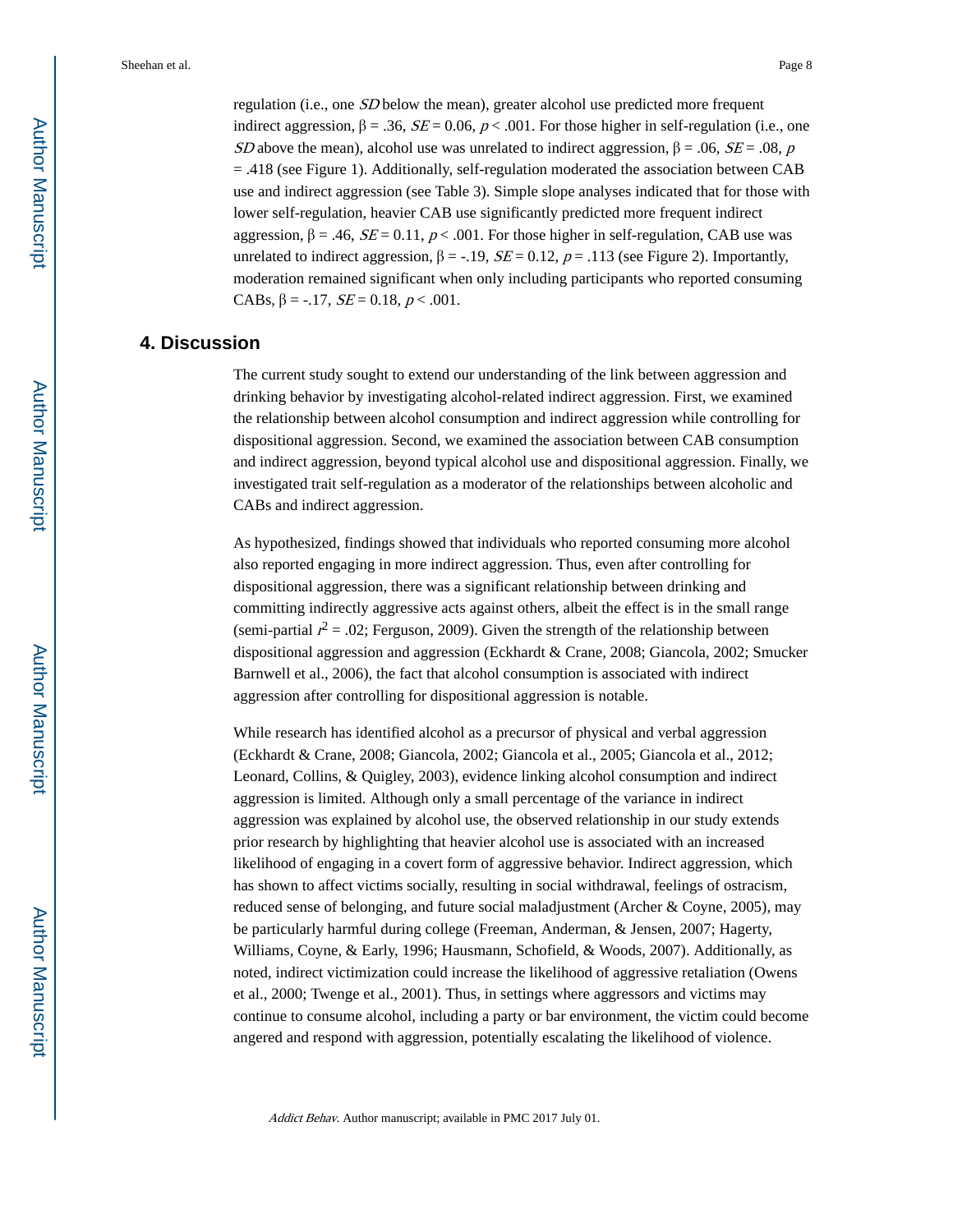With regard to CAB use, our findings indicated that heavier CAB use was associated positively with indirect aggression, even after considering one's typical alcohol use and dispositional aggression. Similar to the relationship between alcohol and indirect aggression, the strength of the relationship between CABs and indirect aggression is considered a small effect (Ferguson, 2009). Nevertheless, considering analyses controlled for both alcohol consumption and dispositional aggression, a small yet significant effect is meaningful. Specifically, despite accounting for a small portion of variance, greater consumption of CABs was linked with more frequent indirectly aggressive behaviors, above the influence of how much alcohol one typically consumes and their typical aggressive behavior. Research has long supported the association between alcohol consumption and aggressive behavior (Eckhardt & Crane, 2008; Giancola, 2002; Giancola et al., 2005; Giancola et al., 2012; Smucker Barnwell et al., 2006), however this is the first study to examine the unique effects of CAB consumption, demonstrating that there is a risky beverage that is associated with aggression beyond that of typical alcohol consumption. While prior investigations have found links between CAB use and direct aggression (Jones et al., 2012; Woolsey et al., 2010), none have examined its association with indirect aggression. Because these relationships exist beyond alcohol use, there may be a unique aspect of drinking CABs that contributes to indirect aggression. Indeed, findings revealed that beyond one's typical alcohol use, CAB use accounted for unique variance in indirect aggression. Drinking CABs can reduce feelings of intoxication without reducing actual intoxication (Marczinski & Fillmore, 2006) and inhibit behavioral control (Marczinski et al., 2011); thus, perhaps the addition of caffeine increases one's impulsivity, resulting in uncharacteristic behavior, such as aggression.

The final aim was to investigate the role of self-regulation on the relationships between use and indirect aggression. The theory of self-regulation (Baumeister et al., 2006; DeWall et al., 2007) posits that individuals with lower regulatory control are less able to control urges, and consequently, are more likely to engage in impulsive behaviors including consuming more alcohol and responding to frustration with physical aggression. Based on this theory, we hypothesized that greater alcohol and CAB use would be associated with more frequent acts of indirect aggression but only among those who reported lower levels of self-regulation. Study results supported these hypotheses. That is, above one's dispositional aggression, selfregulation moderated the relationships between use and indirect aggression, indicating greater alcohol and CAB use were related to greater indirect aggression only among individuals with lower regulation of their thoughts, emotions, and behavior. One reason for the lack of association among those higher in self-regulation could be that they are better able to weigh potential costs and benefits of engaging in aggression before refraining, whereas individuals with lower self-regulation may be enticed by the immediate gratification without considering the potential impact on the victim (see Archer & Coyne, 2005 for a review). Thus, perpetrators may lack the control necessary to refrain from indirect aggression when drinking. The role of self-regulation is consistent with the theory of selfregulation as a protective construct (DeWall et al., 2007; Gottfredson & Hirschi, 1990; Quinn & Fromme, 2010) as well as previous experimental research investigating alcoholonly consumption and directly aggressive behavior (Giancola et al., 2012). Although crosssectional, our study found self-regulation to contribute substantially to alcohol-related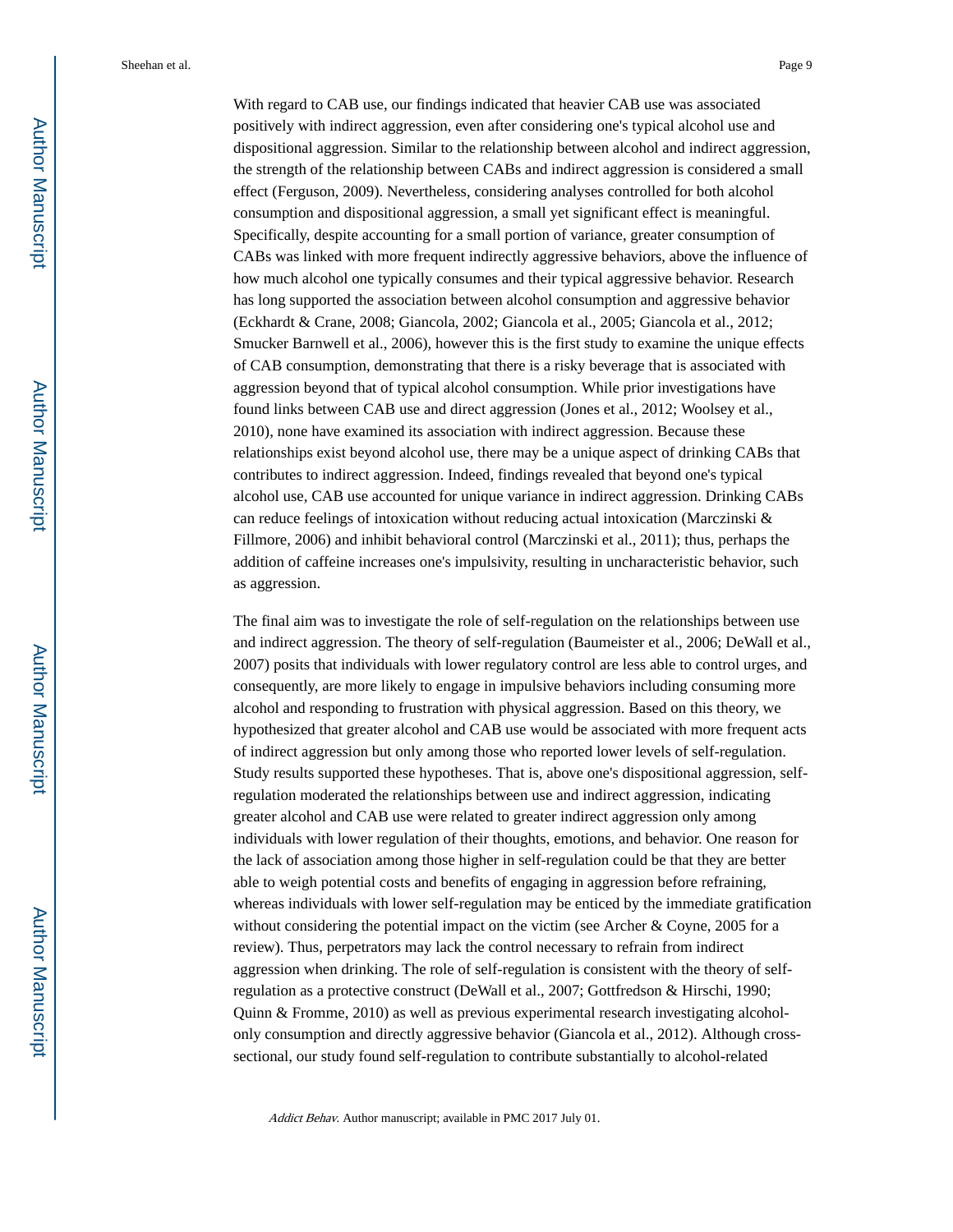indirect aggression when considering alcohol and CAB use, semi-partial  $r^2 = .09$  and  $.08$ , respectively, and serve as a moderating variable for both alcohol and CAB consumption in accounting for indirect aggression. Given the heightened propensity for adverse consequences associated with CABs, it appears that self-regulation may be a particularly relevant factor to consider among individuals who consume CABs.

Given the protective effects of self-regulation, alcohol interventions incorporating selfregulation skills training may be particularly helpful for those who drink. Training programs offering routine self-regulation exercises have shown to decrease a variety of adverse health behaviors, including alcohol use, caffeine consumption, and aggressive acts (Baumeister et al., 2006; Hagger, Wood, Stiff, & Chatzisarantis, 2009; Maes & Karoly, 2005). Extant selfregulation literature suggests that the development of self-regulation in one area, such as physical exercise, may affect many domains. Meaning, alcohol interventions offering a general self-regulation practice could impact alcohol and CABs as well as various aggressive behaviors. As heavier CAB consumption is linked to impulsive behavior, self-regulation programs may be beneficial in reducing negative consequences experienced by this high-risk group.

Several methodological limitations should be noted. First, as our population of interest consisted of college students, the current results may not generalize to other populations. Second, our study consisted largely of female participants (67.6%), which may impact the generalizability of our results to men. However, exploratory analyses revealed that findings did not differ when gender was included as a control variable. Third, the use of self-reported drinking may have resulted in biased reporting due to social desirability. Previous research has, however, indicated that such self-report methods are reliable and valid (Del Boca & Darkes, 2003). Fourth, the current study defined CAB use as *any* type of caffeine (e.g., soda or energy drinks) mixed with alcohol. Because the caffeine content can vary widely across different types of caffeinated beverages, future research may benefit from teasing apart the different types of caffeine mixers instead of grouping all types of caffeine together as one construct. Finally, our study was cross-sectional, limiting our ability to make any causal conclusions. Future research may wish to collect event-level data through the use of ecological momentary assessment (EMA) or daily diary investigation. Such methodology would provide an understanding of the temporal relationships or daily-level processes of alcohol use, CAB use, and engagement in indirect aggression.

#### **5. Conclusions**

The current study added to the existing literature on alcohol-related aggression by demonstrating that greater alcohol and CAB consumption may potentiate the likelihood of engaging in indirect aggression. Findings also reveal that alcohol use, including CAB use, may not unconditionally predict aggression but facilitate aggression among those unable to resist impulses. Given the protective role of self-regulation, findings indicate that college students who drink may benefit from alcohol intervention programs that promote selfregulatory control.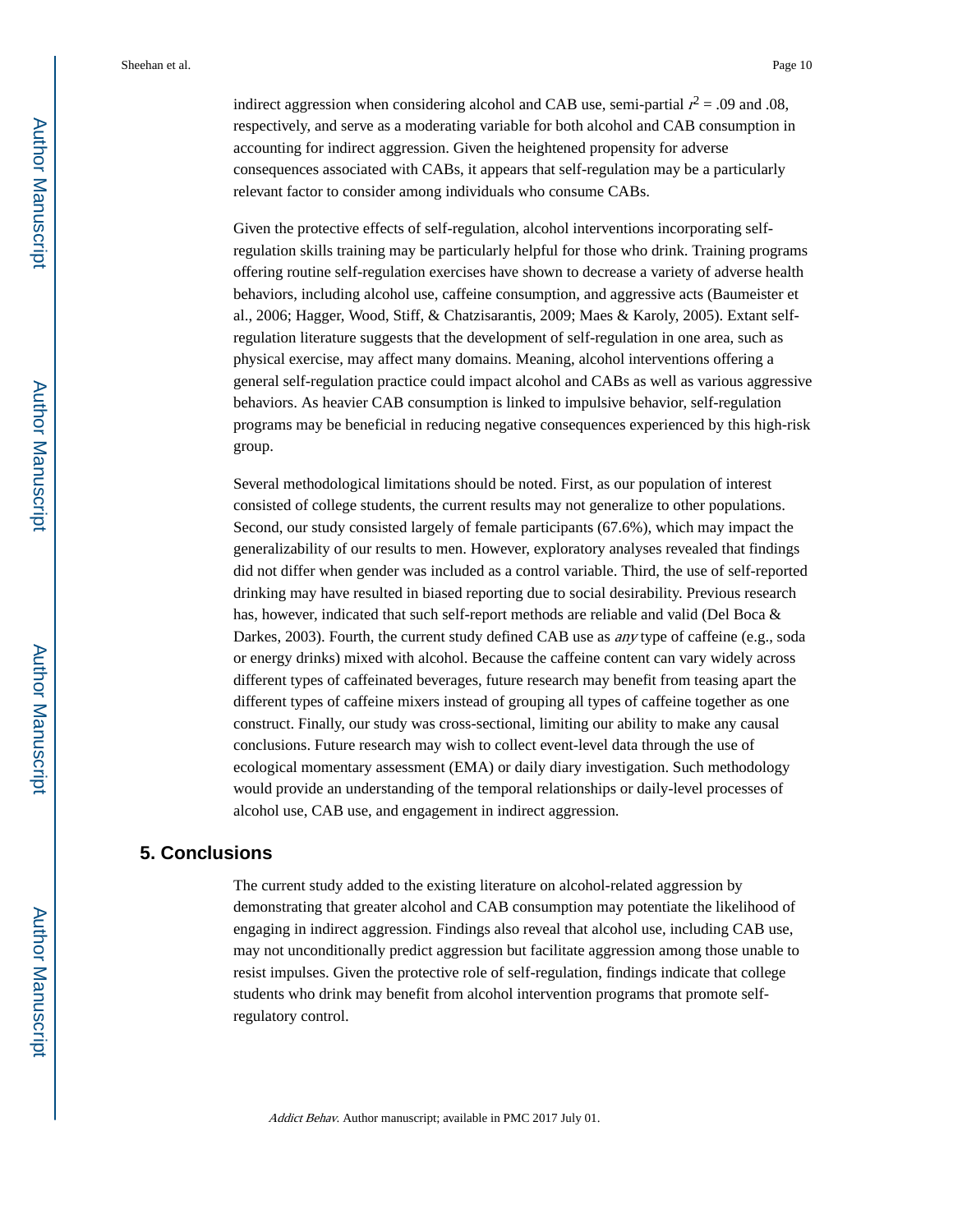### **Acknowledgments**

**Statement 1: Role of Funding Sources**: Ashley N. Linden-Carmichael is supported by the Ruth L. Kirschstein National Research Service Award (F31-AA023118) from the National Institute on Alcohol Abuse and Alcoholism. NIAAA had no role in the study design, collection, analysis or interpretation of the data, writing of the manuscript, or the decision to submit the paper for publication.

#### **References**

- American Psychological Association. Publication Manual of the American Psychological Association. 6th. Washington, DC: 2010.
- Archer J. Sex differences in aggression in real-world settings: A meta-analytic review. Review of General Psychology. 2004; 8:291–322.10.1037/1089-2680.8.4.291
- Archer J, Coyne SM. An integrated review of indirect, relational, and social aggression. Personality and Social Psychology Review. 2005; 9:212–230.10.1207/s15327957pspr0903\_2 [PubMed: 16083361]
- Baldry AC. The impact of direct and indirect bullying on the mental and physical health of Italian youngsters. Aggressive Behavior. 2004; 30:343–355.10.1002/ab.20043
- Barnett, V.; Lewis, T. Outliers in statistical data. John Wiley & Sons; Chichester, New York: 1994.
- Baron RM, Kenny DA. The moderator–mediator variable distinction in social psychological research: Conceptual, strategic, and statistical considerations. Journal of Personality and Social Psychology. 1986; 51:1173–1182.10.1037/0022-3514.51.6.1173 [PubMed: 3806354]
- Baumeister RF, Gailliot M, DeWall CN, Oaten M. Self-regulation and personality: How interventions increase regulatory success, and how depletion moderates the effects of traits on behavior. Journal of Personality. 2006; 74:1773–1801.10.1111/j.1467-6494.2006.00428.x [PubMed: 17083666]
- Berger L, Fendrich M, Fuhrmann D. Alcohol mixed with energy drinks: Are there associated negative consequences beyond hazardous drinking in college students? Addictive Behaviors. 2013; 38:2428– 2432.10.1016/j.addbeh.2013.04.003 [PubMed: 23685329]
- Bjorkqvist, K.; Osterman, K.; Kaukiainen, A. The development of direct and indirect aggressive strategies in males and females. In: Bjorkqvist, K.; Pirkko, N., editors. Of Mice and Women: Aspects of Female Aggression. San Diego, CA: Academic Press, Inc; 1992.
- Brache K, Stockwell T. Drinking patterns and risk behaviors associated with combined alcohol and energy drink consumption in college drinkers. Addictive Behaviors. 2011; 36:1133–1140.10.1016/ j.addbeh.2011.07.003 [PubMed: 21840130]
- Buss AH, Perry MP. The aggression questionnaire. Journal of Personality and Social Psychology. 1992; 63:452–459.10.1037/0022-3514.63.3.452 [PubMed: 1403624]
- Carey KB, Neal DJ, Collins SE. A psychometric analysis of the self-regulation questionnaire. Addictive Behaviors. 2004; 29:253–260.10.1016/j.addbeh.2003.08.001 [PubMed: 14732414]
- Collins RL, Bradizza CM, Vincent PC. Young-adult malt liquor drinkers: Prediction of alcohol problems and marijuana use. Psychology of Addictive Behaviors. 2007; 21:138– 146.10.1037/0893-164X.21.2.138 [PubMed: 17563133]
- Collins RL, Koutsky JR, Izzo CV. Temptation, restriction, and the regulation of alcohol intake: Validity and utility of the Temptation and Restraint Inventory. Journal of Studies on Alcohol. 2000; 61:766–773. [PubMed: 11022818]
- Collins RL, Lapp WM. The temptation and restraint inventory for measuring drinking restraint. British Journal of Addiction. 1992; 87:625–633.10.1111/j.1360-0443.1992.tb01964.x [PubMed: 1591514]
- Collins RL, Parks GA, Marlatt GA. Social determinants of alcohol consumption: The effects of social interaction and model status on the self-administration of alcohol. Journal of Consulting and Clinical Psychology. 1985; 53:189–200.10.1037/0022-006X.53.2.189 [PubMed: 3998247]
- Del Boca FK, Darkes J. The validity of self-reports of alcohol consumption: State of the science and challenges for research. Addiction. 2003; 98:1–12.10.1046/j.1359-6357.2003.00586.x [PubMed: 14984237]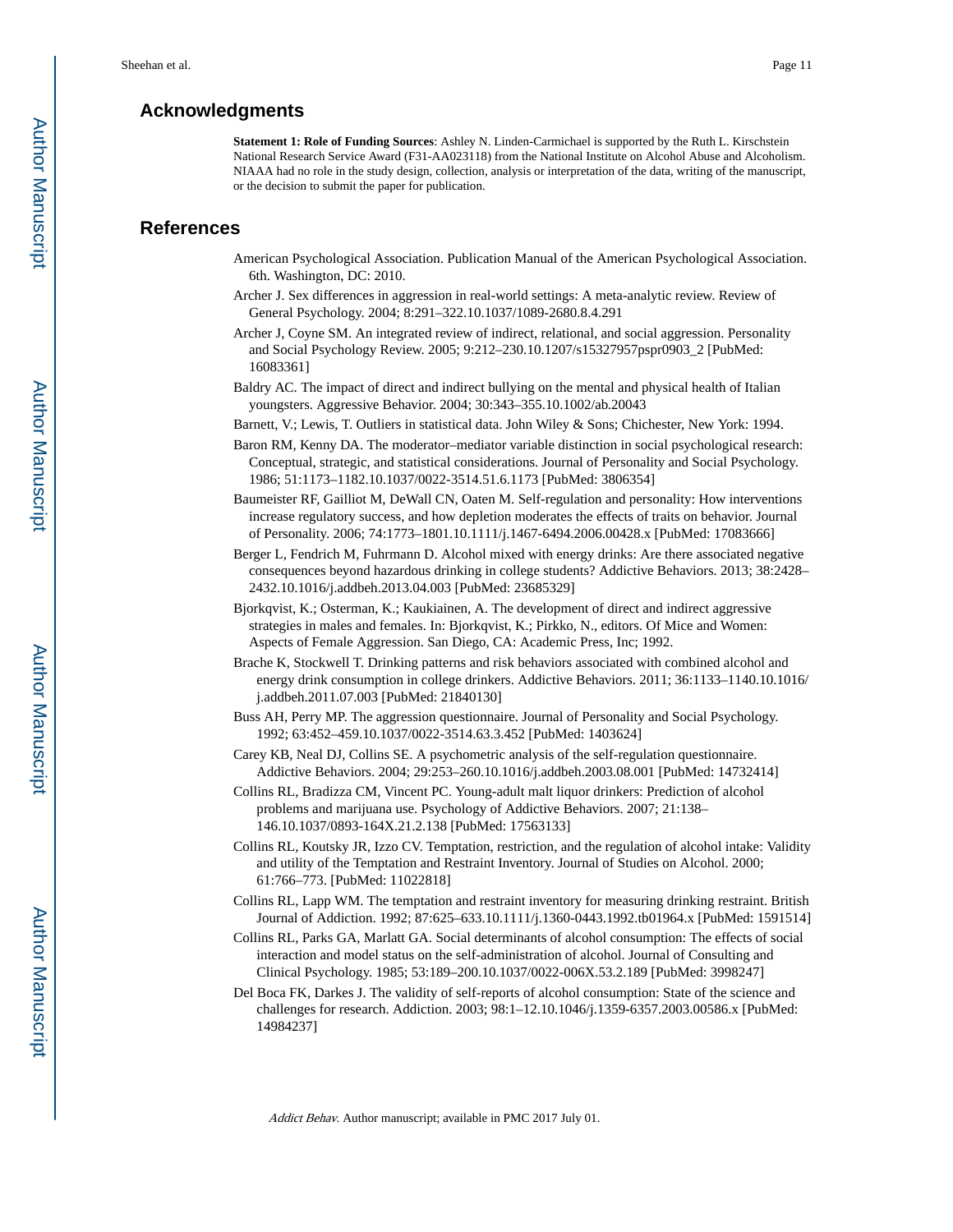- DeWall CN, Baumeister RF, Stillman TF, Gailliot MT. Violence restrained: Effects of self-regulation and its depletion on aggression. Journal of Experimental Social Psychology. 2007; 43:62– 76.10.1016/j.jesp.2005.12.005
- Droste N, Tonner L, Zinkiewicz L, Pennay A, Lubman DI, Miller P. Combined alcohol and energy drink use: Motivations as predictors of consumption patterns, risk of alcohol dependence, and experience of injury and aggression. Alcoholism: Clinical and Experimental Research. 2014; 38:2087–2095.10.1111/acer.12438
- Eckhardt CI, Crane C. Effects of alcohol intoxication and aggressivity on aggressive verbalizations during anger arousal. Aggressive Behavior. 2008; 34:428–436.10.1002/ab.20249 [PubMed: 18307248]
- Ferguson CJ. An effect size primer: A guide for clinicians and researchers. Professional Psychology: Research and Practice. 2009; 40:532–538.10.1037/a0015808
- Ferreira SE, De Mello MT, Pompéia S, Souza-Formigoni ML. Effects of energy drink ingestion on alcohol intoxication. Alcoholism: Clinical and Experimental Research. 2006; 30:598– 605.10.1111/j.1530-0277.2006.00070.x
- Forrest S, Eatough V, Shevlin M. Measuring adult indirect aggression: The development and psychometric assessment of the indirect aggression scales. Aggressive Behavior. 2005; 31:84– 97.10.1002/ab.20074
- Freeman TM, Anderman LH, Jensen JM. Sense of belonging in college freshmen at the classroom and campus level. The Journal of Experimental Education. 2007; 75:203–220.10.3200/jexe. 75.3.203-220
- Friedman RS, McCarthy DM, Bartholow BD, Hicks JA. Interactive effects of alcohol outcome expectancies and alcohol cues on nonconsumptive behavior. Experimental and Clinical Psychopharmacology. 2007; 15:102–114.10.1037/1064-1297.15.1.102 [PubMed: 17295589]
- Giancola PR. Alcohol-related aggression in men and women: The influence of dispositional aggressivity. Journal of Studies on Alcohol and Drugs. 2002; 63:696–709.10.15288/jsa. 2002.63.696
- Giancola PR, Godlaski AJ, Parrott DJ. "So I can't blame the booze?": Dispositional aggressivity negates the moderating effects of expectancies on alcohol-related aggression. Journal of Studies on Alcohol. 2005; 66:815–824.10.15288/jsa.2005.66.815 [PubMed: 16459943]
- Giancola PR, Godlaski AJ, Roth RM. Identifying component-processes of executive functioning that serve as risk factors for the alcohol-aggression relation. Psychology of Addictive Behaviors. 2012; 26:201–211.10.1037/a0025207 [PubMed: 21875167]
- Giancola PR, Levinson CA, Corman MD, Godlaski AJ, Morris DH, Phillips JP, Holt JCD. Men and women, alcohol and aggression. Experimental and Clinical Psychopharmacology. 2009; 17:154– 164.10.1037/a0016385 [PubMed: 19586230]
- Gottfredson, MR.; Hirschi, T. A general theory of crime. Stanford, CA: Stanford University Press; 1990.
- Grimaldi EM, Napper LE, LaBrie JW. Relational aggression, positive urgency and negative urgency: Predicting alcohol use and consequences among college students. Psychology of Addictive Behaviors. 2014; 28:893–898.10.1037/a0037354 [PubMed: 25134025]
- Hagerty BM, Williams RA, Coyne JC, Early MR. Sense of belonging and indicators of social and psychological functioning. Archives of Psychiatric Nursing. 1996; X:235–244.10.1016/ s0883-9417(96)80029-x [PubMed: 8799050]
- Hagger MS, Wood C, Stiff C, Chatzisarantis LD. The strength model of self-regulation failure and health-related behaviour. Health Psychology Review. 2009; 3:208– 238.10.1080/17437190903414387
- Hausmann LRM, Schofield JW, Woods RL. Sense of belonging as a predictor of intentions to persist among African American and White first-year college students. Research in Higher Education. 2007; 48:803–839.10.1007/s11162-007-9052-9
- Jones SD, Barrie L, Berry N. Why (not) alcohol energy drinks? A qualitative study with Australian university students. Drug and Alcohol Review. 2012; 31:281–287.10.1111/j. 1465-3362.2011.00319.x [PubMed: 21605204]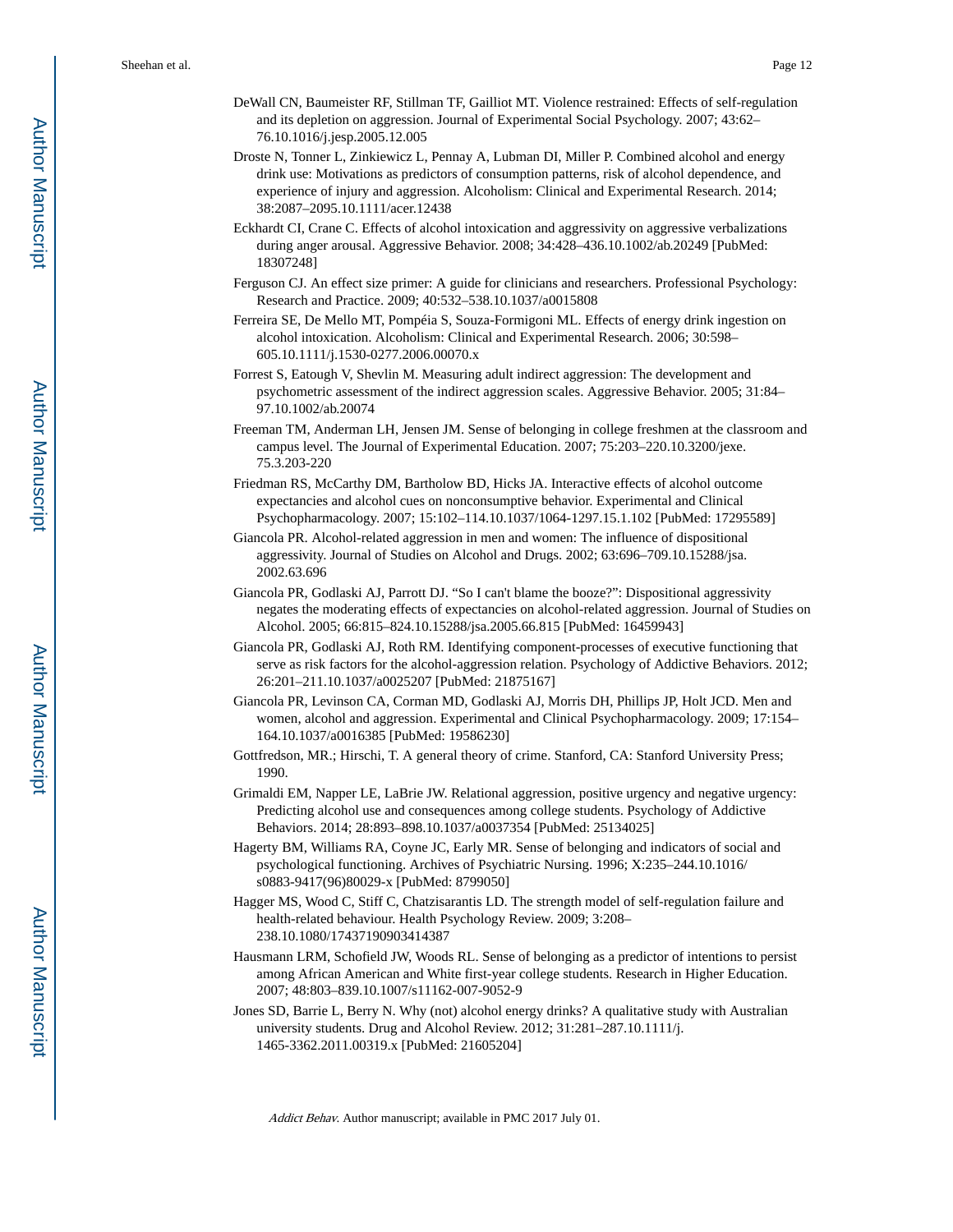- Lau-Barraco C, Linden AN. Caffeinated alcohol use and expectancies for caffeine versus alcohol. Substance Use & Misuse. 2014; 49:1241–1249.10.3109/10826084.2014.891619 [PubMed: 24708428]
- Lau-Barraco C, Milletich RJ, Linden AN. Caffeinated alcohol consumption profiles and associations with use severity and outcome expectancies. Addictive Behaviors. 2014; 39:308–315.10.1016/ j.addbeh.2013.10.017 [PubMed: 24210683]
- Leonard KE, Collins RL, Quigley BM. Alcohol consumption and the occurrence and severity of aggression: An event-based analysis of male to male barroom violence. Aggressive Behavior. 2003; 29:346–365.10.1002/ab.10075
- Linden AN, Lau-Barraco C. A qualitative review of psychosocial risk factors associated with caffeinated alcohol use. Experimental and Clinical Psychopharmacology. 2014; 22:144– 153.10.1037/a0036334 [PubMed: 24708146]
- Maes S, Karoly P. Self-regulation assessment and intervention in physical health and illness: A review. Applied Psychology: An International Review. 2005; 5:267–299.10.1111/j. 1464-0597.2005.00210.x
- Marczinski CA, Fillmore MT. Clubgoers and their trendy cocktails: Implications of mixing caffeine into alcohol on information processing and subjective reports of intoxication. Experimental and Clinical Psychopharmacology. 2006; 14:450–458.10.1037/1064-1297.14.4.450 [PubMed: 17115872]
- Marczinski CA, Fillmore MT, Bardgett ME, Howard MA. Effects of energy drinks mixed with alcohol on behavioral control: Risks for college students consuming trendy cocktails. Alcoholism: Clinical and Experimental Research. 2011; 35:1282–1292.10.1111/j.1530-0277.2011.01464.x
- Miller JL, Vaillancourt T. Relation between childhood peer victimization and adult perfectionism: Are victims of indirect aggression more perfectionistic? Aggressive Behavior. 2007; 33:230– 241.10.1002/ab.20183 [PubMed: 17444529]
- Neal DJ, Carey KB. A follow-up psychometric analysis of the self-regulation questionnaire. Psychology of Addictive Behavior. 2005; 19:414–422.10.1037/0893-164x.19.4.414
- O'Brien MC, McCoy TP, Rhodes SD, Wagoner A, Wolfson M. Caffeinated cocktails: Energy drink consumption, high-risk drinking, and alcohol-related consequences among college students. Academic Emergency Medicine. 2008; 15:453–460.10.1111/j.1553-2712.2008.00085.x [PubMed: 18439201]
- Owens L, Slee P, Shute R. 'It hurts a hell of a lot…': The effects of indirect aggression on teenage girls. School Psychology International. 2000; 21:359–376.10.1177/0143034300214002
- Patock-Peckham JA, Cheong J, Balhorn ME, Nagoshi CT. A social learning perspective: A model of parenting styles, self-regulation, perceived drinking control, and alcohol use and problems. Alcoholism: Clinical and Experimental Research. 2001; 25:1284–1292.10.1111/j. 1530-0277.2001.tb02349.x
- Peacock A, Bruno R, Martin FH. Patterns of use and motivations for consuming alcohol mixed with energy drinks. Psychology of Addictive Behaviors. 2012; 27:202–206.10.1037/a0029985 [PubMed: 22985055]
- Quinn PD, Fromme K. Self-regulation as a protective factor against risky drinking and sexual behavior. Psychology of Addictive Behaviors. 2010; 24:376–385.10.1037/a0018547 [PubMed: 20853922]
- Rossow I. Alcohol-related violence: The impact of drinking pattern and drinking context. Addiction. 1996; 91:1651–1661.10.1111/j.1360-0443.1996.tb02268.x [PubMed: 8972923]
- Sheehan, BE.; Lau-Barraco, C. The influence of self-regulation on the relationship between alcohol expectancies and aggression. Poster presented at the Association for Behavioral and Cognitive Therapies Annual Convention; Nashville, TN. 2013 Nov.
- Single E, Wortley S. Drinking in various settings as it relates to demographic variables and level of consumption: Findings from a national survey in Canada. Journal of Studies on Alcohol. 1993; 54:590–599.10.15288/jsa.1993.54.590 [PubMed: 8412149]
- Snipes DJ, Benotsch EG. High-risk cocktails and high-risk sex: Examining the relation between alcohol mixed with energy drink consumption, sexual behavior, and drug use in college students. Addictive Behaviors. 2013; 38:1418–1423.10.1016/j.addbeh.2012.07.011 [PubMed: 23006245]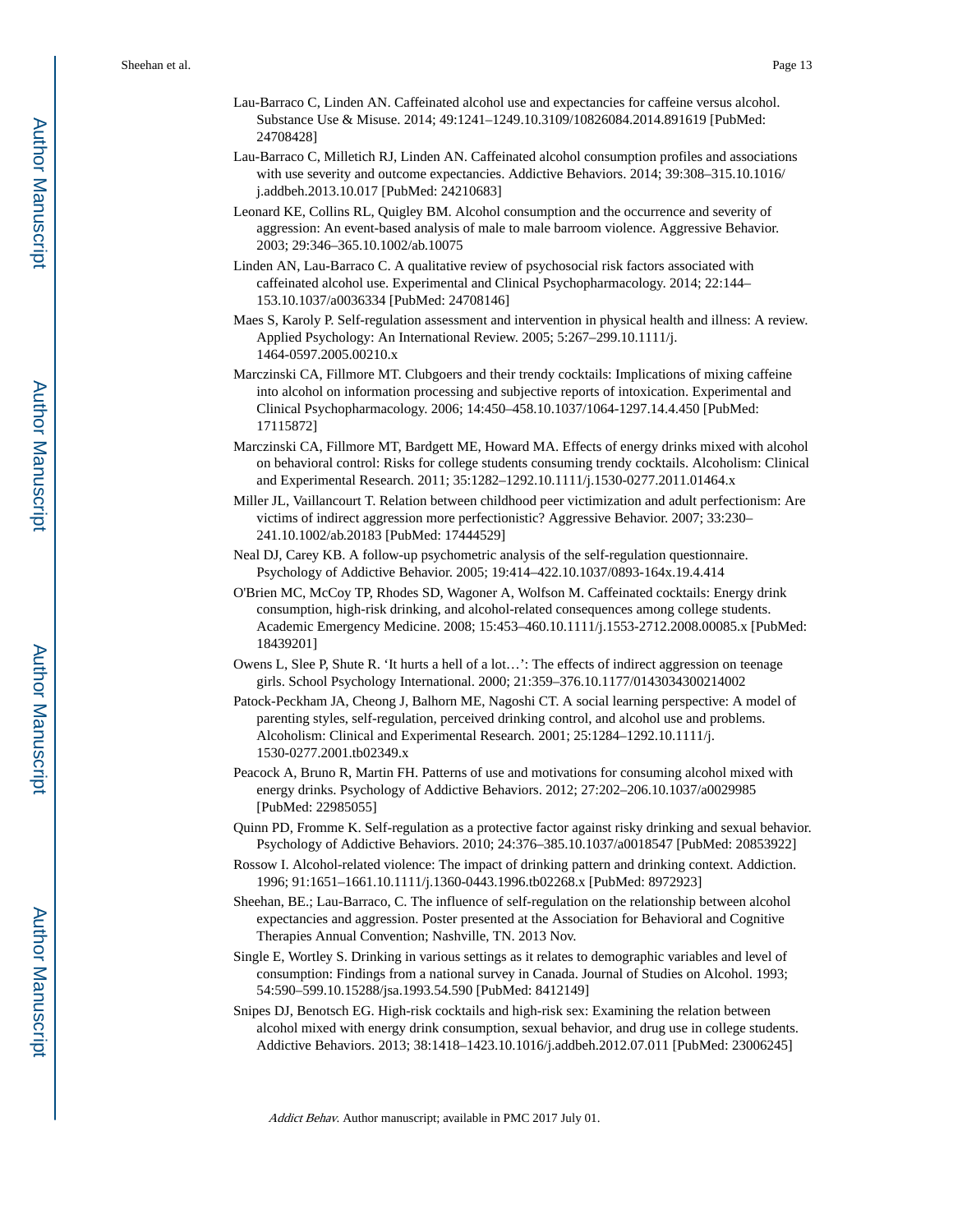- Smucker Barnwell S, Borders A, Earleywine M. Alcohol-aggression expectancies and dispositional aggression moderate the relationship between alcohol consumption and alcohol-related violence. Aggressive Behavior. 2006; 32:517–527.10.1002/ab.20152
- Subra B, Muller D, Begue L, Bushman BJ, Delmas F. Automatic effects of alcohol and aggressive cues on aggressive thoughts and behaviors. Personality and Social Psychology Bulletin. 2010; 36:1052– 1057.10.1177/0146167210374725 [PubMed: 20573947]
- Tremblay PF, Ewart LA. The Buss and Perry aggression questionnaire and its relations to values, the big five, provoking hypothetical situations, alcohol consumption patterns, and alcohol expectancies. Personality and Individual Differences. 2005; 38:337–346.10.1016/j.paid. 2004.04.012
- Twenge JM, Baumeister RF, Tice DM, Stucke TS. If you can't join them, beat them: Effects of social exclusion on aggressive behavior. Journal of Personality and Social Psychology. 2001; 81:1058– 1069.10.1037//0022-3514.81.6.1058 [PubMed: 11761307]
- Warren P, South Richardson DS, McQuillin S. Distinguishing among nondirect forms of aggression. Aggressive Behavior. 2011; 37:291–301.10.1002/ab.20394 [PubMed: 21480293]
- Woolsey C, Waigandt A, Beck NC. Athletes and energy drinks: Reported risk-taking and consequences from the combined use of alcohol and energy drinks. Journal of Applied Sport Psychology. 2010; 22:65–71.10.1080/10413200903403224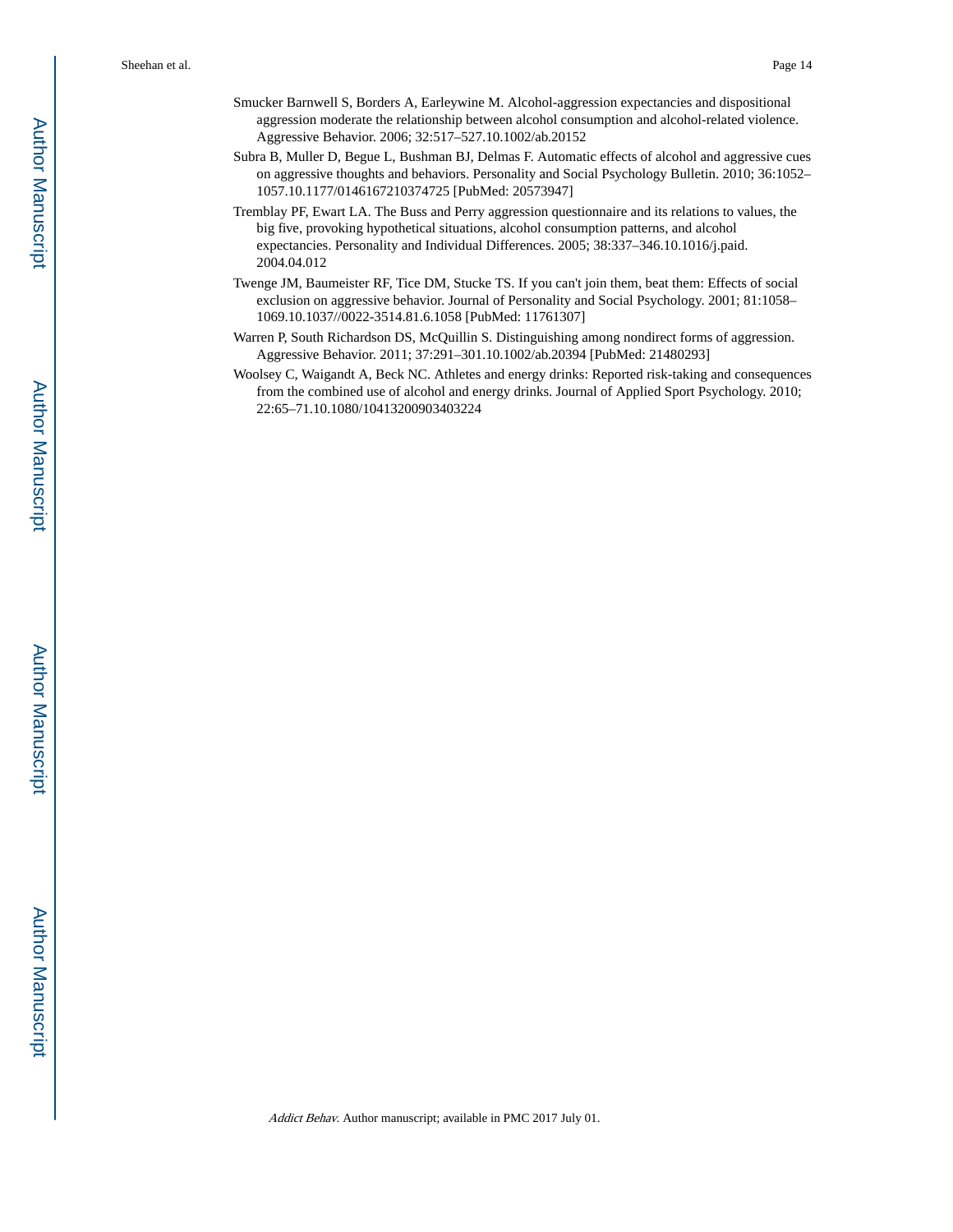# **Highlights**

- **•** Tested associations between alcohol and caffeinated alcohol and indirect aggression.
- **•** Self-regulation moderated study relationships.
- **•** Regulation strengthening techniques are suggested for college at-risk drinkers.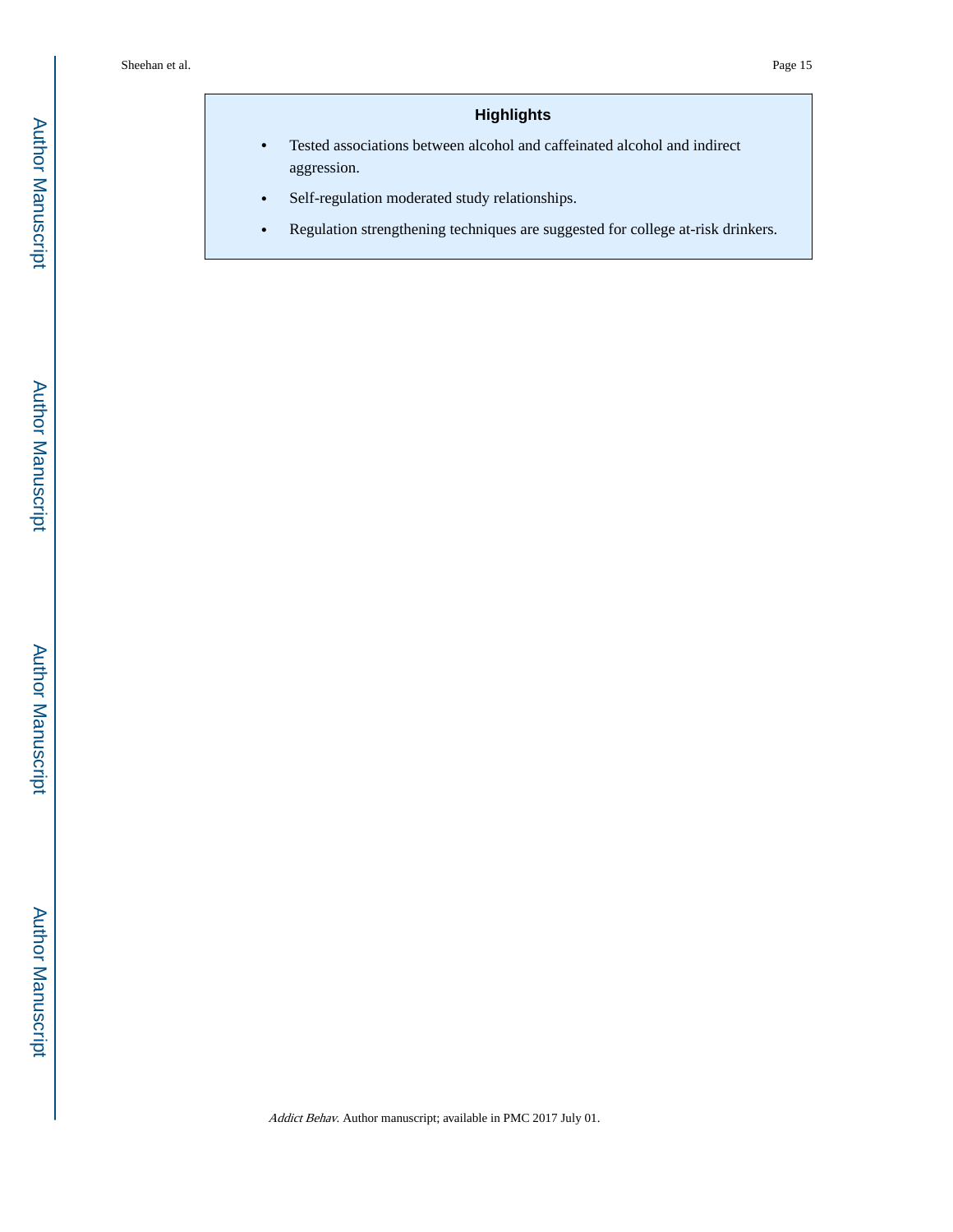

#### **Figure 1.**

Self-regulation (SR) as a moderator of the association between alcohol use and indirect aggression.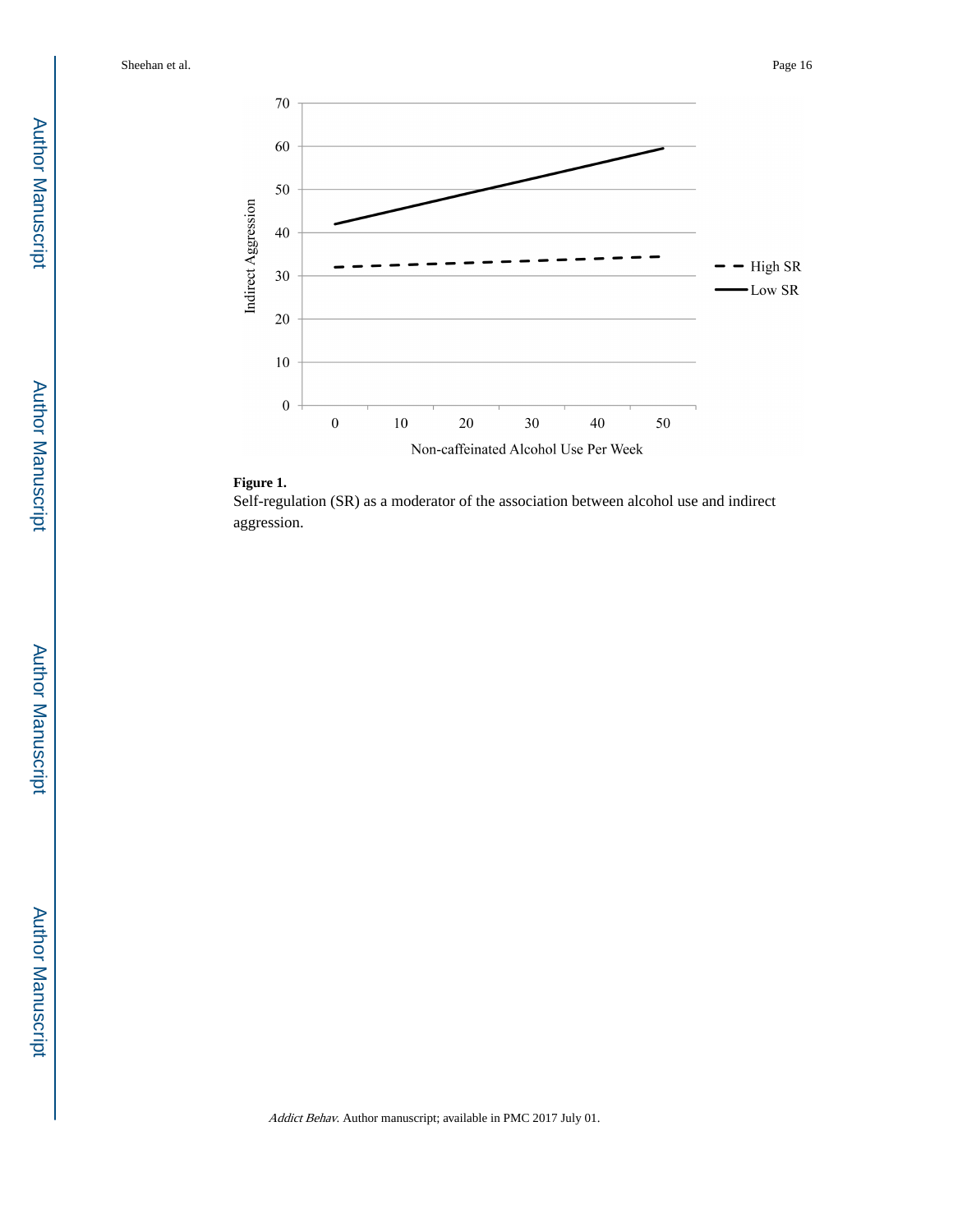

#### **Figure 2.**

Self-regulation (SR) as a moderator of the association between caffeinated alcohol use and indirect aggression.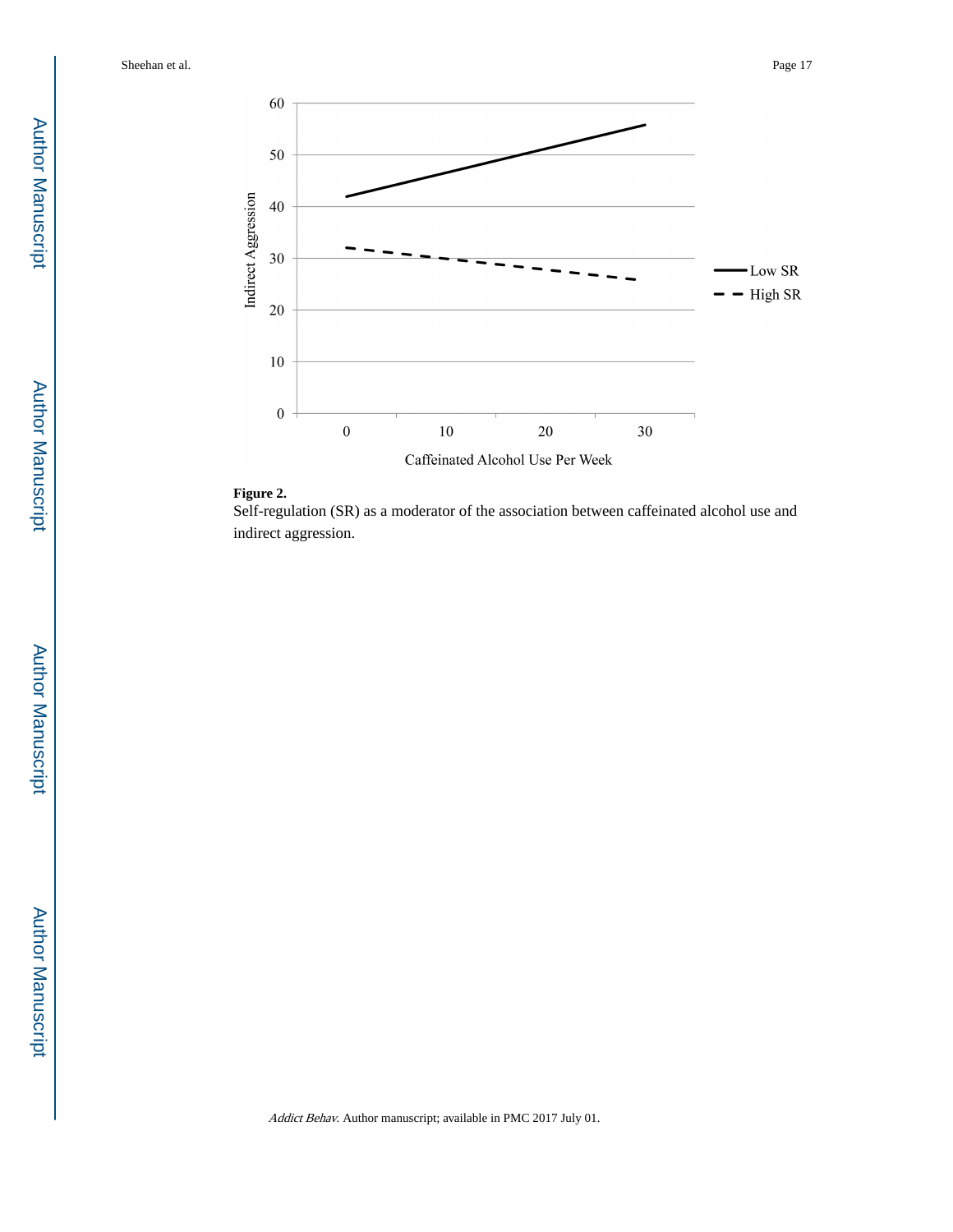Author Manuscript Author Manuscript

Author Manuscript Author Manuscript

**Table 1**

| Variable                                  |           |                      |                     |        |       | SD    |
|-------------------------------------------|-----------|----------------------|---------------------|--------|-------|-------|
| 1. Alcohol Use Quantity                   | ł         |                      |                     |        | 11.05 | 9.98  |
| 2. CAB Use Quantity                       | $.36***$  | I                    |                     |        | 4.44  | 6.45  |
| 3. Self-regulation                        | $-10^{*}$ | $-11*$               | i                   |        | 3.71  | 57    |
| 4. Dispositional Aggression               | $18^{**}$ | $10*$                | $-22$ <sup>**</sup> | ł      | 88.30 | 31.34 |
| 5. Indirect Aggression                    | $23***$   | $\cdot^{18}$ $\cdot$ | $-.39***$           | $45**$ | 37.22 | 16.48 |
| Note. CAB = Caffeinated Alcohol Beverage. |           |                      |                     |        |       |       |
| $p < .01$ .                               |           |                      |                     |        |       |       |
| p < .001<br>**                            |           |                      |                     |        |       |       |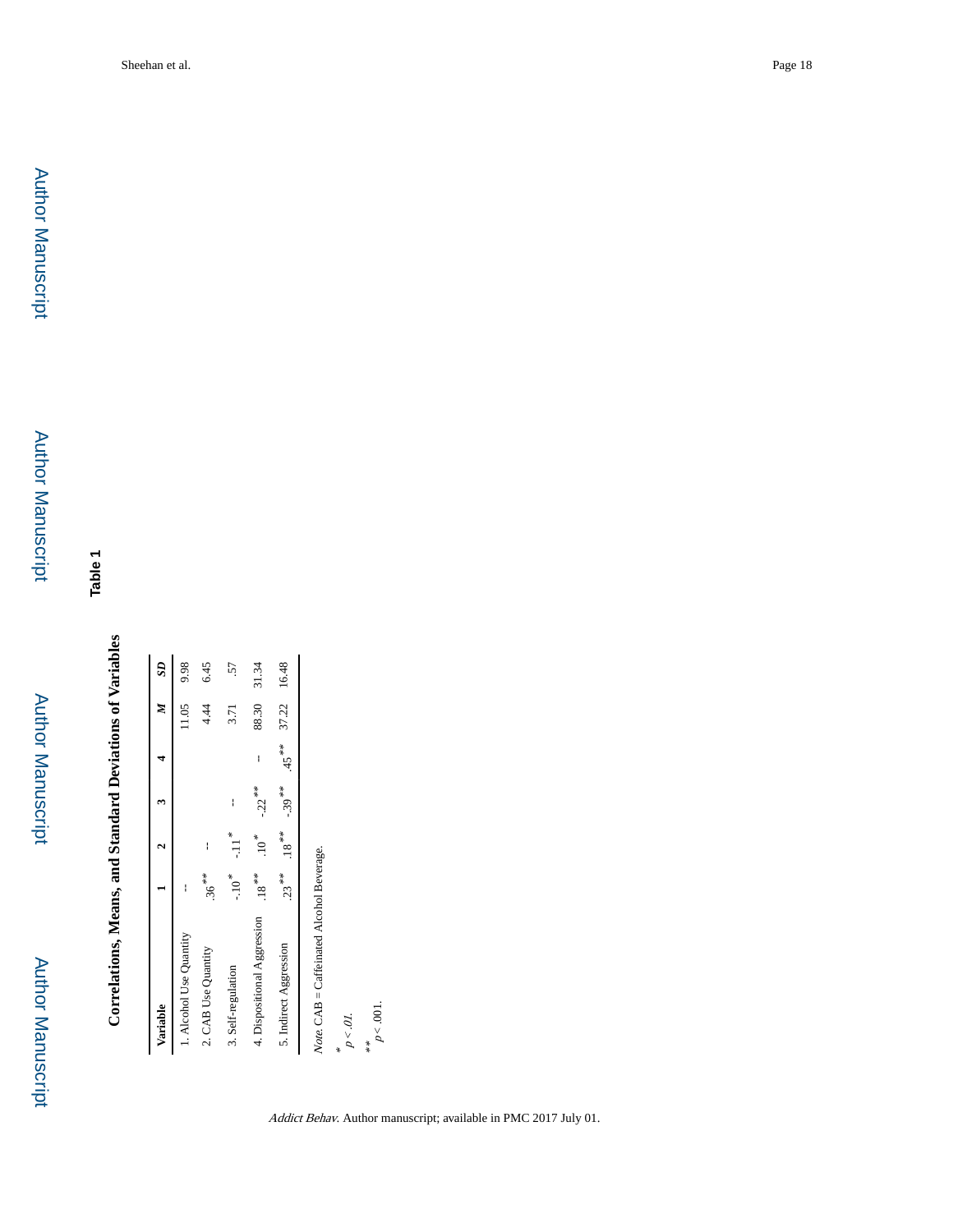**Summary of Hierarchical Linear Regression Analyses Predicting Indirect Aggression Summary of Hierarchical Linear Regression Analyses Predicting Indirect Aggression**

| Step        | Variable                 |                | ż                    |      |                 | $SE(B)$ $sr^2$ Adj. $R^2$ | p2        |
|-------------|--------------------------|----------------|----------------------|------|-----------------|---------------------------|-----------|
| Alcohol Use |                          |                |                      |      |                 |                           |           |
|             | Dispositional Aggression | $\ddot{4}$     | $0.22$ <sup>**</sup> | 0.02 | $\overline{17}$ | .199                      | I         |
|             | Alcohol Use Quantity     | $-16$          | $0.26***$            | 0.06 | $\mathcal{S}$   | 222                       | $.024***$ |
| $CAB$ Use   |                          |                |                      |      |                 |                           |           |
|             | Dispositional Aggression | $\frac{42}{5}$ | $0.22***$            | 0.02 | H               |                           |           |
|             | Alcohol Use Quantity     | $\ddot{13}$    | $0.21***$            | 0.06 | ā               | 222                       | I         |
|             | <b>CAB</b> Use Quantity  | S.             | $0.24***$            | 0.09 | $\Xi$           | .228                      | $.007*$   |

 $p < 01.$ <br>\*\*<br> $p < 001.$